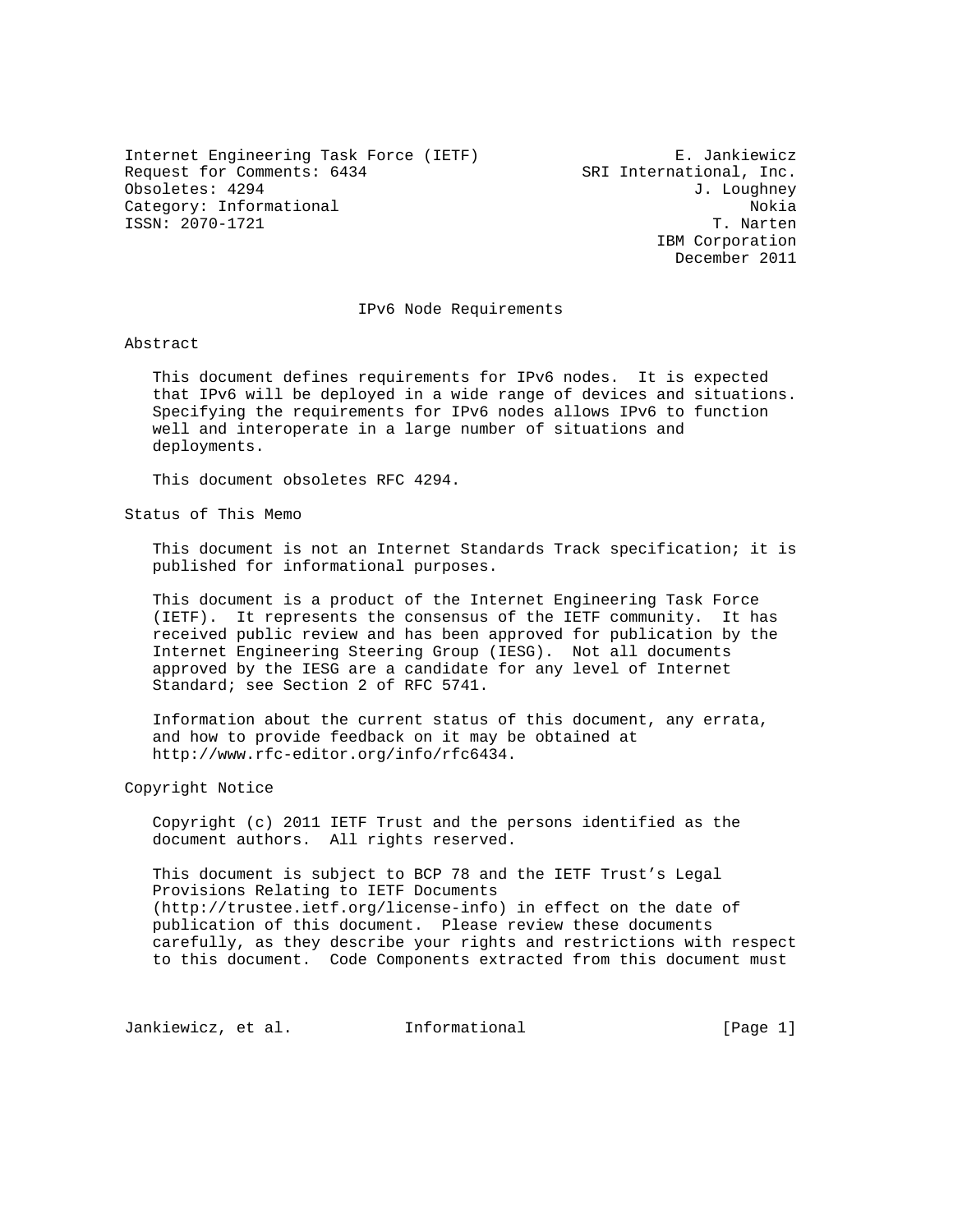include Simplified BSD License text as described in Section 4.e of the Trust Legal Provisions and are provided without warranty as described in the Simplified BSD License.

 This document may contain material from IETF Documents or IETF Contributions published or made publicly available before November 10, 2008. The person(s) controlling the copyright in some of this material may not have granted the IETF Trust the right to allow modifications of such material outside the IETF Standards Process. Without obtaining an adequate license from the person(s) controlling the copyright in such materials, this document may not be modified outside the IETF Standards Process, and derivative works of it may not be created outside the IETF Standards Process, except to format it for publication as an RFC or to translate it into languages other than English.

Table of Contents

| 1.                                                              | $\overline{4}$  |
|-----------------------------------------------------------------|-----------------|
| Scope of This Document 5<br>1.1.                                |                 |
| 1.2. Description of IPv6 Nodes 5                                |                 |
| 2.                                                              | 5               |
| Abbreviations Used in This Document<br>3.                       | 5               |
| 4.                                                              |                 |
|                                                                 | 7               |
| Internet Protocol Version 6 - RFC 2460<br>5.1.                  | $7\phantom{.0}$ |
| Neighbor Discovery for IPv6 - RFC 4861 8<br>5.2.                |                 |
| Default Router Preferences and More-Specific Routes -<br>5.3.   |                 |
|                                                                 |                 |
| 5.4. SEcure Neighbor Discovery (SEND) - RFC 3971 9              |                 |
| 5.5. IPv6 Router Advertisement Flags Option - RFC 5175 9        |                 |
| 5.6. Path MTU Discovery and Packet Size 10                      |                 |
| 5.6.1. Path MTU Discovery - RFC 1981 10                         |                 |
| 5.7. IPv6 Jumbograms - RFC 2675 10                              |                 |
| 5.8. ICMP for the Internet Protocol Version 6 (IPv6) - RFC      |                 |
|                                                                 |                 |
|                                                                 |                 |
| 5.9.1. IP Version 6 Addressing Architecture - RFC 4291 11       |                 |
| 5.9.2. IPv6 Stateless Address Autoconfiguration - RFC 4862 . 11 |                 |
| 5.9.3. Privacy Extensions for Address Configuration in          |                 |
| $TPv6 - RFC 4941$<br>. 12                                       |                 |
| 5.9.4. Default Address Selection for IPv6 - RFC 3484 12         |                 |
| 5.9.5. Stateful Address Autoconfiguration (DHCPv6) - RFC        |                 |
| 3315                                                            |                 |
|                                                                 |                 |
| 5.10. Multicast Listener Discovery (MLD) for IPv6 13<br>რ.      |                 |
| DHCP versus Router Advertisement Options for Host               |                 |
|                                                                 |                 |
| 7.                                                              |                 |

Jankiewicz, et al. 1nformational 1999 [Page 2]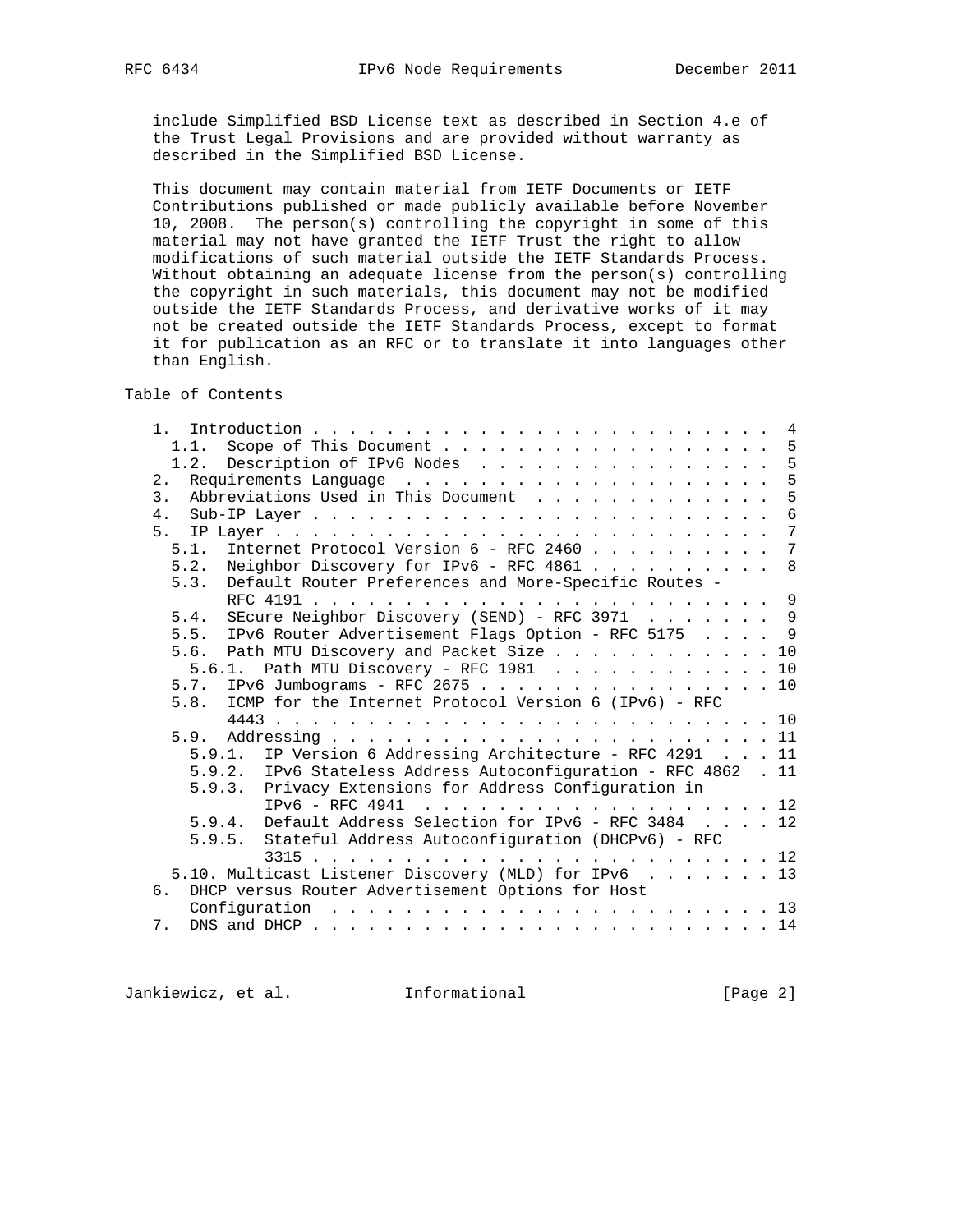| 7.1.                                                            |  |
|-----------------------------------------------------------------|--|
| 7.2. Dynamic Host Configuration Protocol for IPv6 (DHCPv6)      |  |
|                                                                 |  |
| 7.2.1. Other Configuration Information 15                       |  |
| 7.2.2. Use of Router Advertisements in Managed                  |  |
|                                                                 |  |
| IPv6 Router Advertisement Options for DNS<br>7.3.               |  |
| Configuration - RFC 6106 15                                     |  |
| IPv4 Support and Transition 16<br>8.                            |  |
| 8.1. Transition Mechanisms 16                                   |  |
| 8.1.1. Basic Transition Mechanisms for IPv6 Hosts and           |  |
| Routers - RFC 4213 16                                           |  |
|                                                                 |  |
| 9.1. Textual Representation of IPv6 Addresses - RFC 5952 16     |  |
| 9.2. Application Programming Interfaces (APIs) 16               |  |
|                                                                 |  |
|                                                                 |  |
|                                                                 |  |
| 11.2. Transforms and Algorithms 19                              |  |
| 12. Router-Specific Functionality 19                            |  |
| 12.1. IPv6 Router Alert Option - RFC 2711 19                    |  |
| 12.2. Neighbor Discovery for IPv6 - RFC 4861 19                 |  |
| 12.3. Stateful Address Autoconfiguration (DHCPv6) - RFC 3315 19 |  |
|                                                                 |  |
| 13.1. Management Information Base (MIB) Modules 20              |  |
| 13.1.1. IP Forwarding Table MIB 20                              |  |
| 13.1.2. Management Information Base for the Internet            |  |
|                                                                 |  |
| 14. Security Considerations 20                                  |  |
| 15. Authors and Acknowledgments 21                              |  |
| 15.1. Authors and Acknowledgments (Current Document) 21         |  |
| 15.2. Authors and Acknowledgments from RFC 4279 21              |  |
| 16. Appendix: Changes from RFC 4294 22                          |  |
|                                                                 |  |
|                                                                 |  |
| 17.2. Informative References 26                                 |  |
|                                                                 |  |

Jankiewicz, et al. 1nformational [Page 3]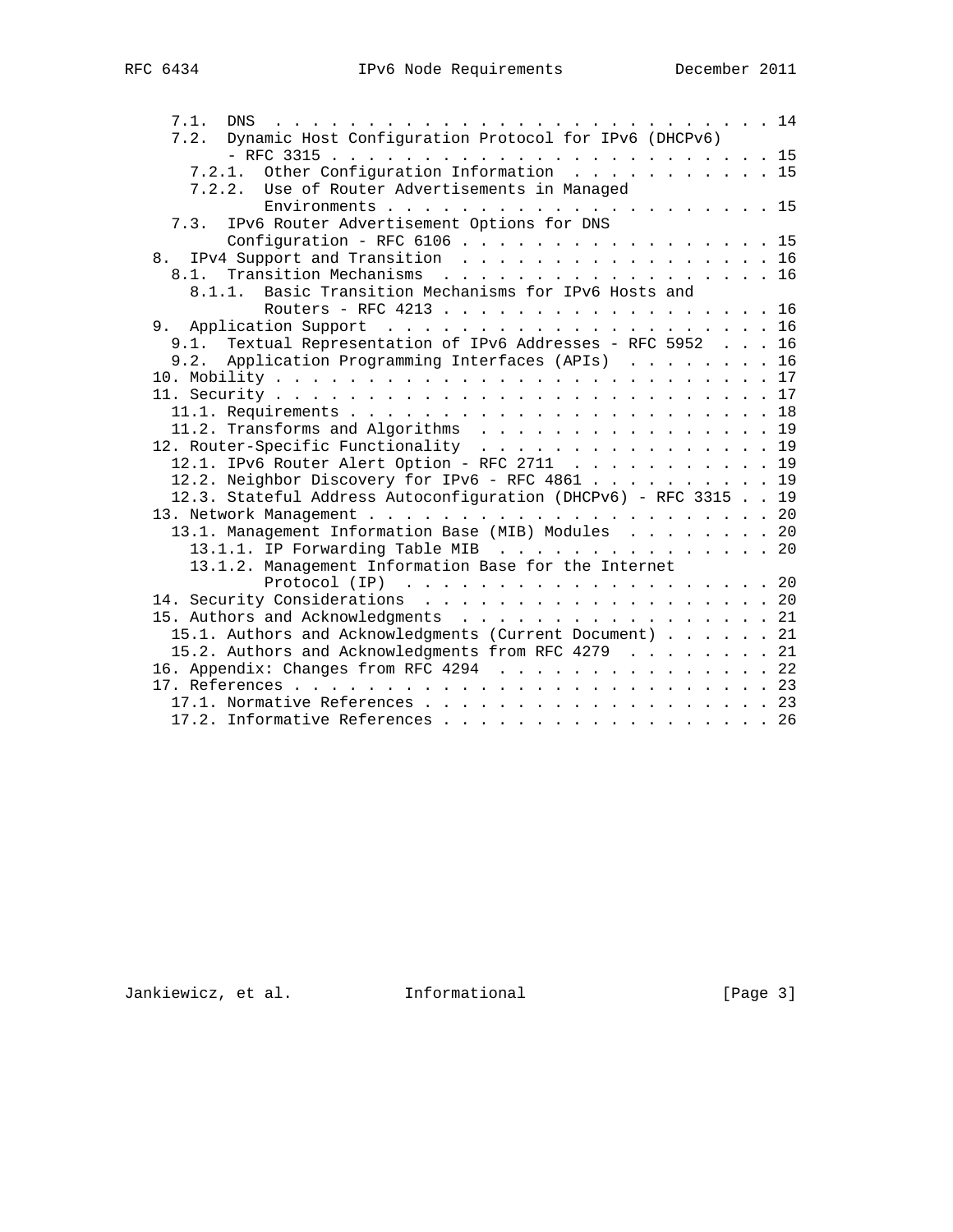# 1. Introduction

 This document defines common functionality required from both IPv6 hosts and routers. Many IPv6 nodes will implement optional or additional features, but this document collects and summarizes requirements from other published Standards Track documents in one place.

 This document tries to avoid discussion of protocol details and references RFCs for this purpose. This document is intended to be an applicability statement and to provide guidance as to which IPv6 specifications should be implemented in the general case and which specifications may be of interest to specific deployment scenarios. This document does not update any individual protocol document RFCs.

 Although this document points to different specifications, it should be noted that in many cases, the granularity of a particular requirement will be smaller than a single specification, as many specifications define multiple, independent pieces, some of which may not be mandatory. In addition, most specifications define both client and server behavior in the same specification, while many implementations will be focused on only one of those roles.

 This document defines a minimal level of requirement needed for a device to provide useful internet service and considers a broad range of device types and deployment scenarios. Because of the wide range of deployment scenarios, the minimal requirements specified in this document may not be sufficient for all deployment scenarios. It is perfectly reasonable (and indeed expected) for other profiles to define additional or stricter requirements appropriate for specific usage and deployment environments. For example, this document does not mandate that all clients support DHCP, but some deployment scenarios may deem it appropriate to make such a requirement. For example, government agencies in the USA have defined profiles for specialized requirements for IPv6 in target environments (see [DODv6] and [USGv6]).

 As it is not always possible for an implementer to know the exact usage of IPv6 in a node, an overriding requirement for IPv6 nodes is that they should adhere to Jon Postel's Robustness Principle: "Be conservative in what you do, be liberal in what you accept from others" [RFC0793].

Jankiewicz, et al. Informational [Page 4]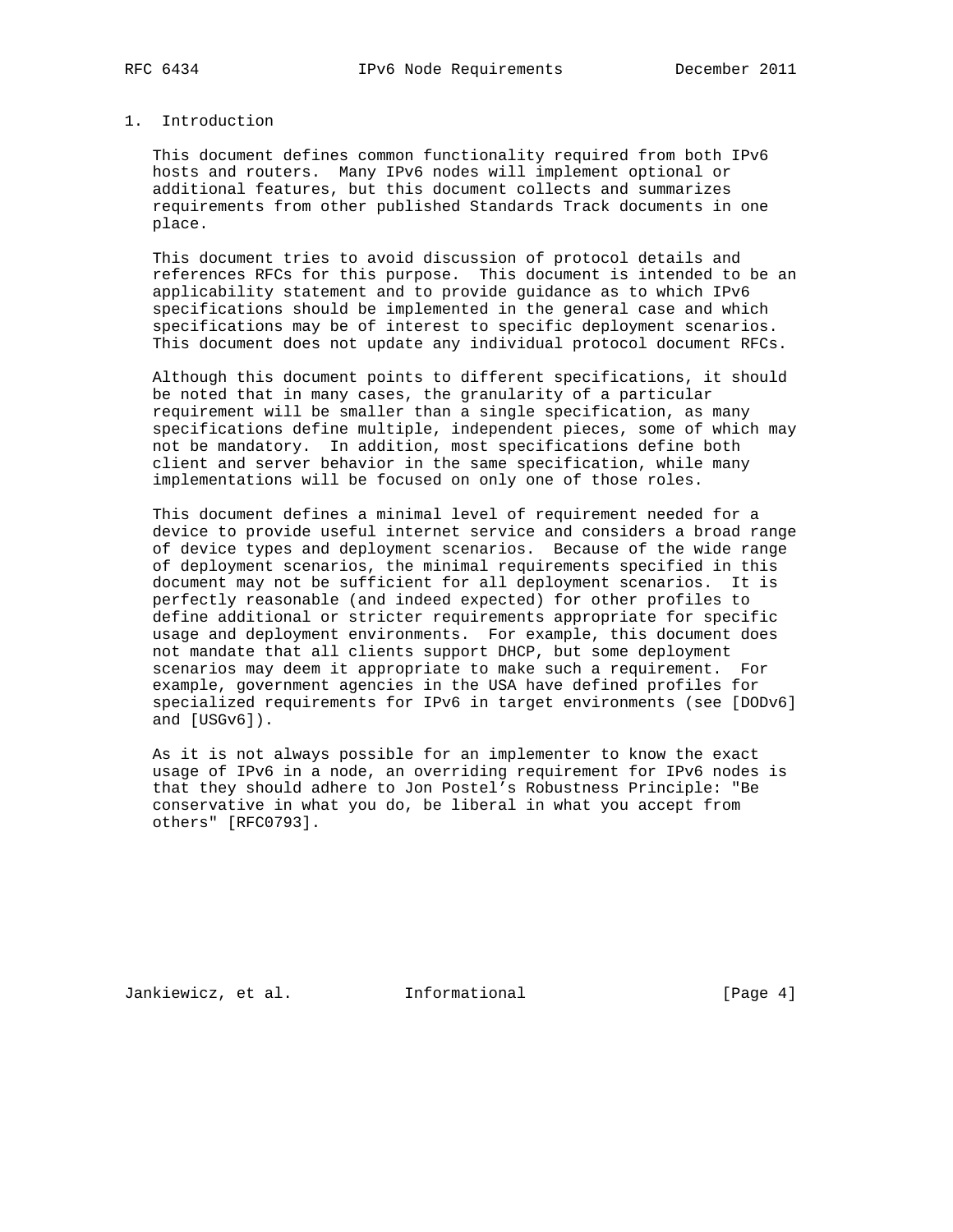1.1. Scope of This Document

 IPv6 covers many specifications. It is intended that IPv6 will be deployed in many different situations and environments. Therefore, it is important to develop requirements for IPv6 nodes to ensure interoperability.

 This document assumes that all IPv6 nodes meet the minimum requirements specified here.

1.2. Description of IPv6 Nodes

 From the Internet Protocol, Version 6 (IPv6) Specification [RFC2460], we have the following definitions:

IPv6 node - a device that implements IPv6.

 IPv6 router - a node that forwards IPv6 packets not explicitly addressed to itself.

IPv6 host - any node that is not a router.

2. Requirements Language

 The key words "MUST", "MUST NOT", "REQUIRED", "SHALL", "SHALL NOT", "SHOULD", "SHOULD NOT", "RECOMMENDED", "MAY", and "OPTIONAL" in this document are to be interpreted as described in RFC 2119 [RFC2119].

- 3. Abbreviations Used in This Document
	- ATM Asynchronous Transfer Mode
	- AH Authentication Header
	- DAD Duplicate Address Detection
	- ESP Encapsulating Security Payload
	- ICMP Internet Control Message Protocol
	- IKE Internet Key Exchange
	- MIB Management Information Base
	- MLD Multicast Listener Discovery
	- MTU Maximum Transmission Unit

Jankiewicz, et al. 1nformational 1998 [Page 5]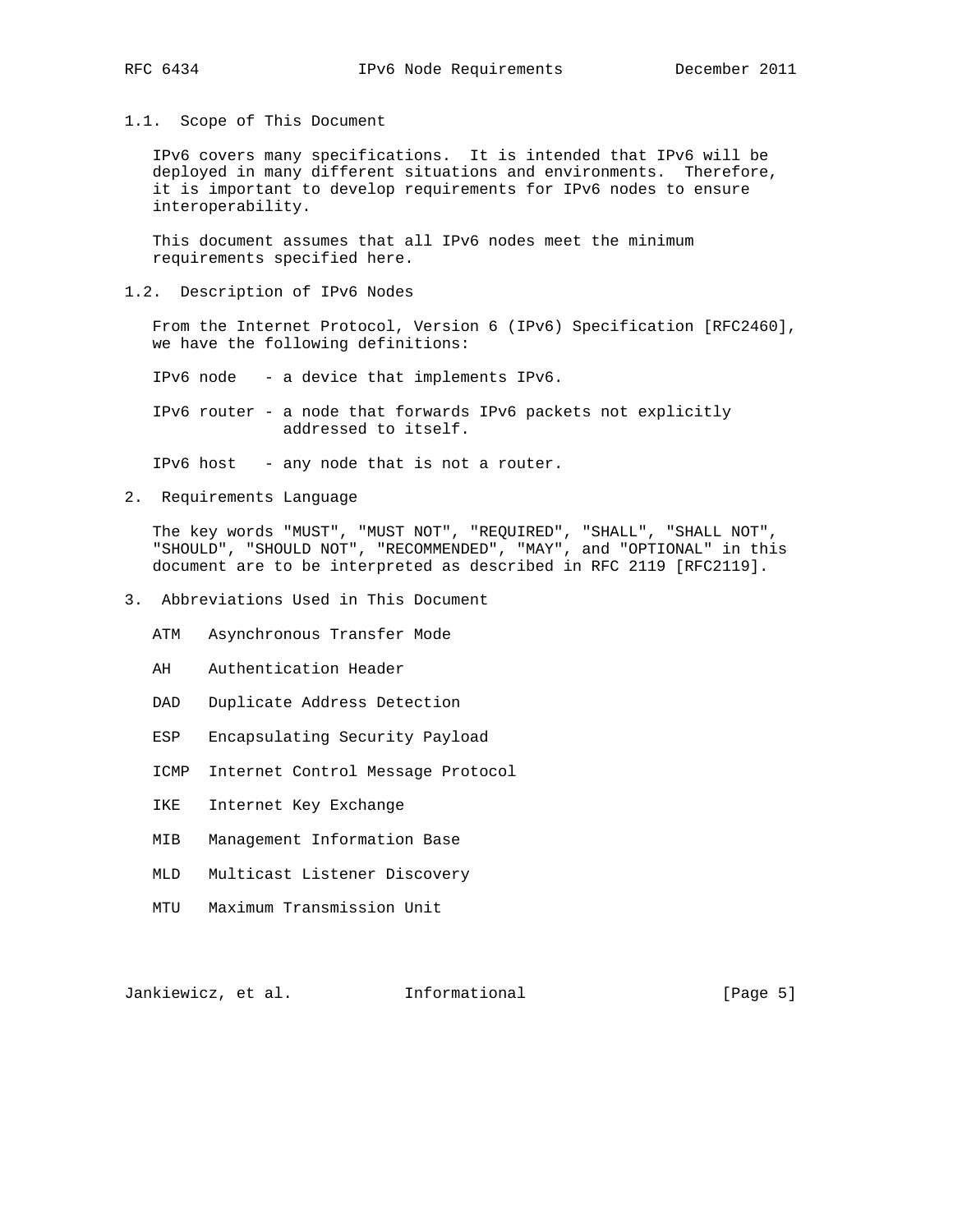NA Neighbor Advertisement

NBMA Non-Broadcast Multiple Access

ND Neighbor Discovery

NS Neighbor Solicitation

NUD Neighbor Unreachability Detection

PPP Point-to-Point Protocol

4. Sub-IP Layer

 An IPv6 node must include support for one or more IPv6 link-layer specifications. Which link-layer specifications an implementation should include will depend upon what link-layers are supported by the hardware available on the system. It is possible for a conformant IPv6 node to support IPv6 on some of its interfaces and not on others.

 As IPv6 is run over new layer 2 technologies, it is expected that new specifications will be issued. In the following, we list some of the layer 2 technologies for which an IPv6 specification has been developed. It is provided for informational purposes only and may not be complete.

- Transmission of IPv6 Packets over Ethernet Networks [RFC2464]
- IPv6 over ATM Networks [RFC2492]
- Transmission of IPv6 Packets over Frame Relay Networks Specification [RFC2590]
- Transmission of IPv6 Packets over IEEE 1394 Networks [RFC3146]
- Transmission of IPv6, IPv4, and Address Resolution Protocol (ARP) Packets over Fibre Channel [RFC4338]
- Transmission of IPv6 Packets over IEEE 802.15.4 Networks [RFC4944]
- Transmission of IPv6 via the IPv6 Convergence Sublayer over IEEE 802.16 Networks [RFC5121]
- IP version 6 over PPP [RFC5072]

Jankiewicz, et al. Informational [Page 6]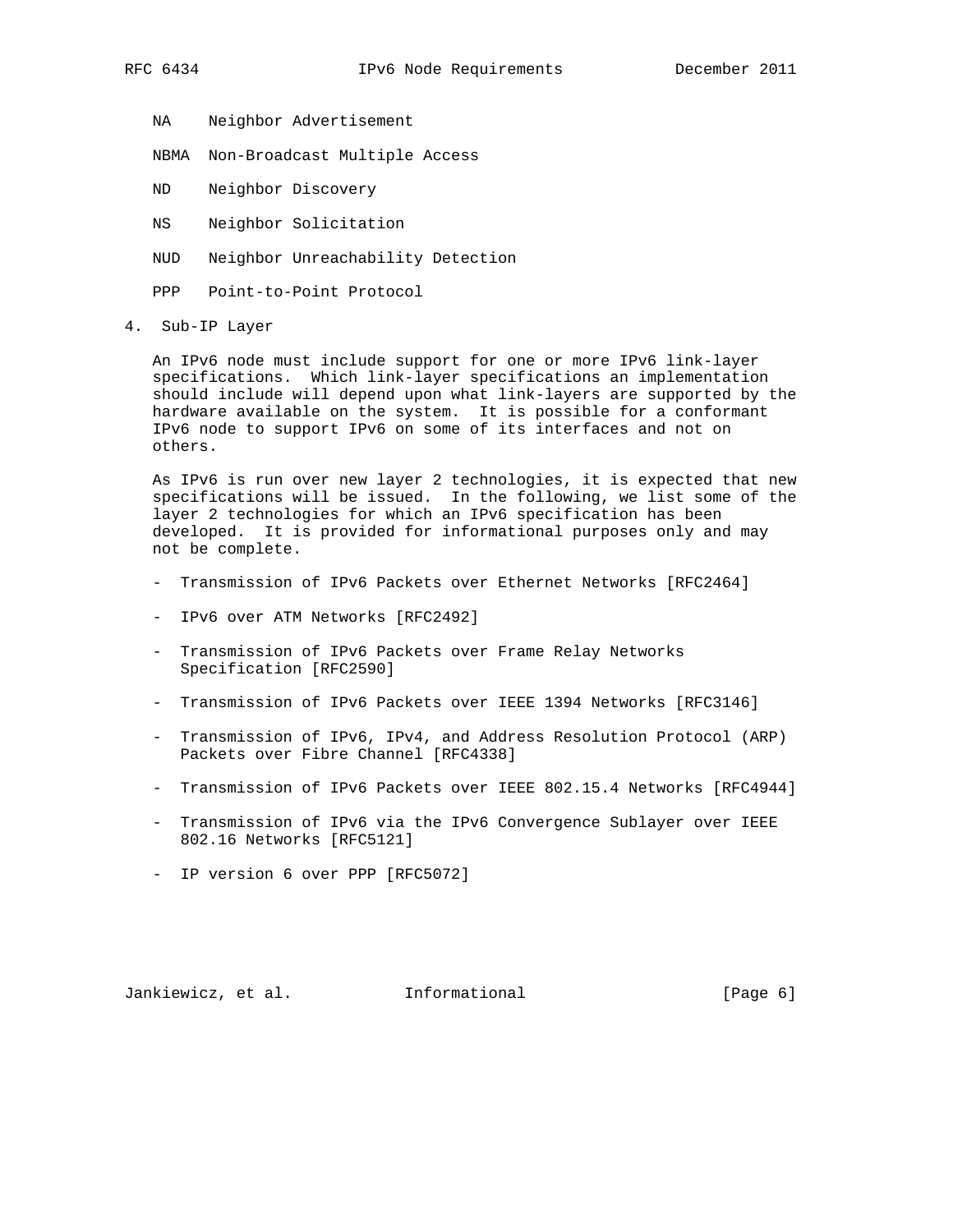In addition to traditional physical link-layers, it is also possible to tunnel IPv6 over other protocols. Examples include:

- Teredo: Tunneling IPv6 over UDP through Network Address Translations (NATs) [RFC4380]
- Section 3 of "Basic Transition Mechanisms for IPv6 Hosts and Routers" [RFC4213]
- 5. IP Layer
- 5.1. Internet Protocol Version 6 RFC 2460

 The Internet Protocol Version 6 is specified in [RFC2460]. This specification MUST be supported.

 Any unrecognized extension headers or options MUST be processed as described in RFC 2460.

The node MUST follow the packet transmission rules in RFC 2460.

 Nodes MUST always be able to send, receive, and process fragment headers. All conformant IPv6 implementations MUST be capable of sending and receiving IPv6 packets; the forwarding functionality MAY be supported. Overlapping fragments MUST be handled as described in [RFC5722].

 RFC 2460 specifies extension headers and the processing for these headers.

 An IPv6 node MUST be able to process these headers. An exception is Routing Header type 0 (RH0), which was deprecated by [RFC5095] due to security concerns and which MUST be treated as an unrecognized routing type.

 All nodes SHOULD support the setting and use of the IPv6 Flow Label field as defined in the IPv6 Flow Label specification [RFC6437]. Forwarding nodes such as routers and load distributors MUST NOT depend only on Flow Label values being uniformly distributed. It is RECOMMENDED that source hosts support the flow label by setting the Flow Label field for all packets of a given flow to the same value chosen from an approximation to a discrete uniform distribution.

Jankiewicz, et al. 1nformational 1998 [Page 7]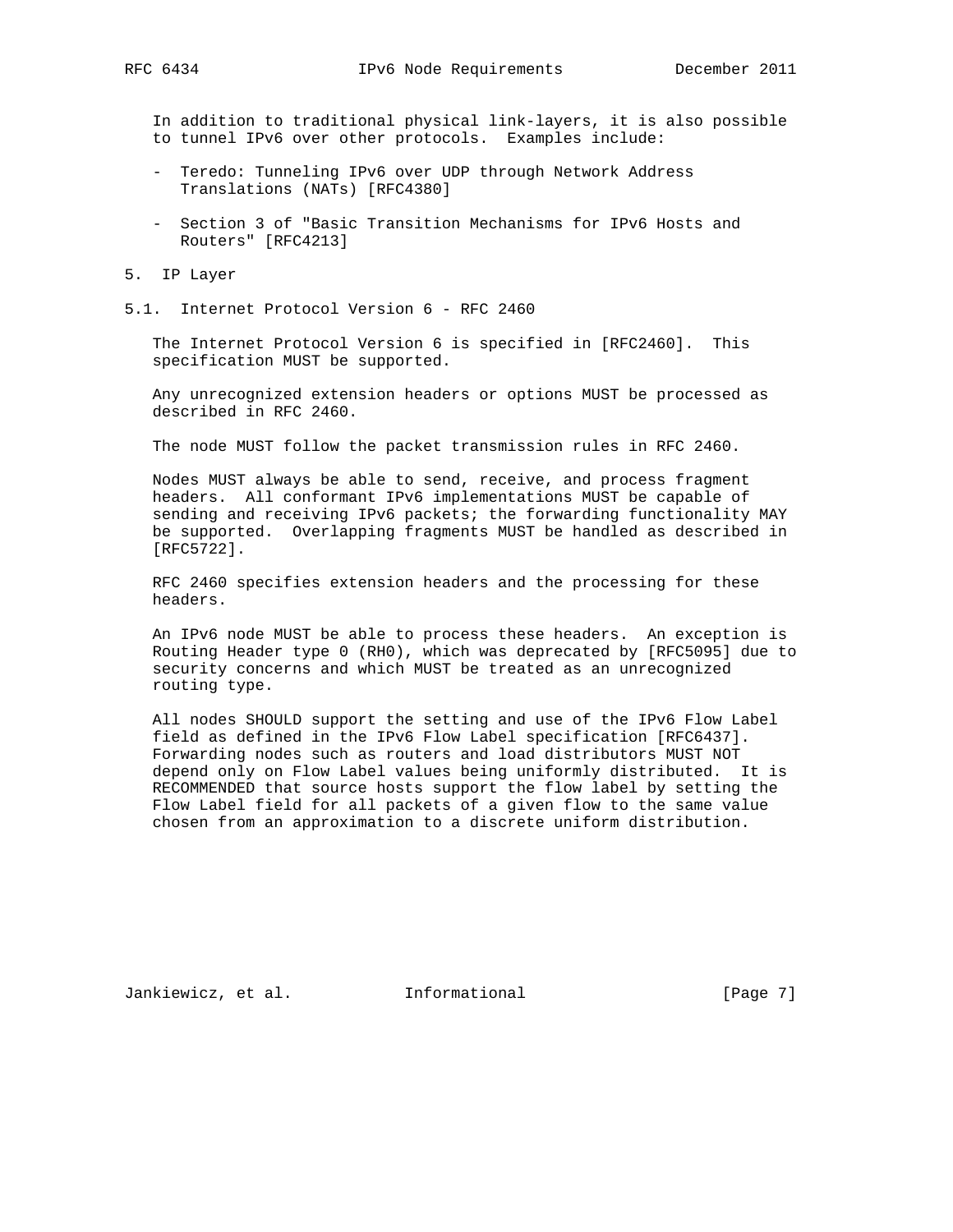# 5.2. Neighbor Discovery for IPv6 - RFC 4861

 Neighbor Discovery is defined in [RFC4861]; the definition was updated by [RFC5942]. Neighbor Discovery SHOULD be supported. RFC 4861 states:

 Unless specified otherwise (in a document that covers operating IP over a particular link type) this document applies to all link types. However, because ND uses link-layer multicast for some of its services, it is possible that on some link types (e.g., Non- Broadcast Multi-Access (NBMA) links), alternative protocols or mechanisms to implement those services will be specified (in the appropriate document covering the operation of IP over a particular link type). The services described in this document that are not directly dependent on multicast, such as Redirects, next-hop determination, Neighbor Unreachability Detection, etc., are expected to be provided as specified in this document. The details of how one uses ND on NBMA links are addressed in [RFC2491].

Some detailed analysis of Neighbor Discovery follows:

 Router Discovery is how hosts locate routers that reside on an attached link. Hosts MUST support Router Discovery functionality.

 Prefix Discovery is how hosts discover the set of address prefixes that define which destinations are on-link for an attached link. Hosts MUST support Prefix Discovery.

 Hosts MUST also implement Neighbor Unreachability Detection (NUD) for all paths between hosts and neighboring nodes. NUD is not required for paths between routers. However, all nodes MUST respond to unicast Neighbor Solicitation (NS) messages.

 Hosts MUST support the sending of Router Solicitations and the receiving of Router Advertisements. The ability to understand individual Router Advertisement options is dependent on supporting the functionality making use of the particular option.

 All nodes MUST support the sending and receiving of Neighbor Solicitation (NS) and Neighbor Advertisement (NA) messages. NS and NA messages are required for Duplicate Address Detection (DAD).

 Hosts SHOULD support the processing of Redirect functionality. Routers MUST support the sending of Redirects, though not necessarily for every individual packet (e.g., due to rate limiting). Redirects are only useful on networks supporting hosts. In core networks dominated by routers, Redirects are typically disabled. The sending

Jankiewicz, et al. 1nformational 1999 [Page 8]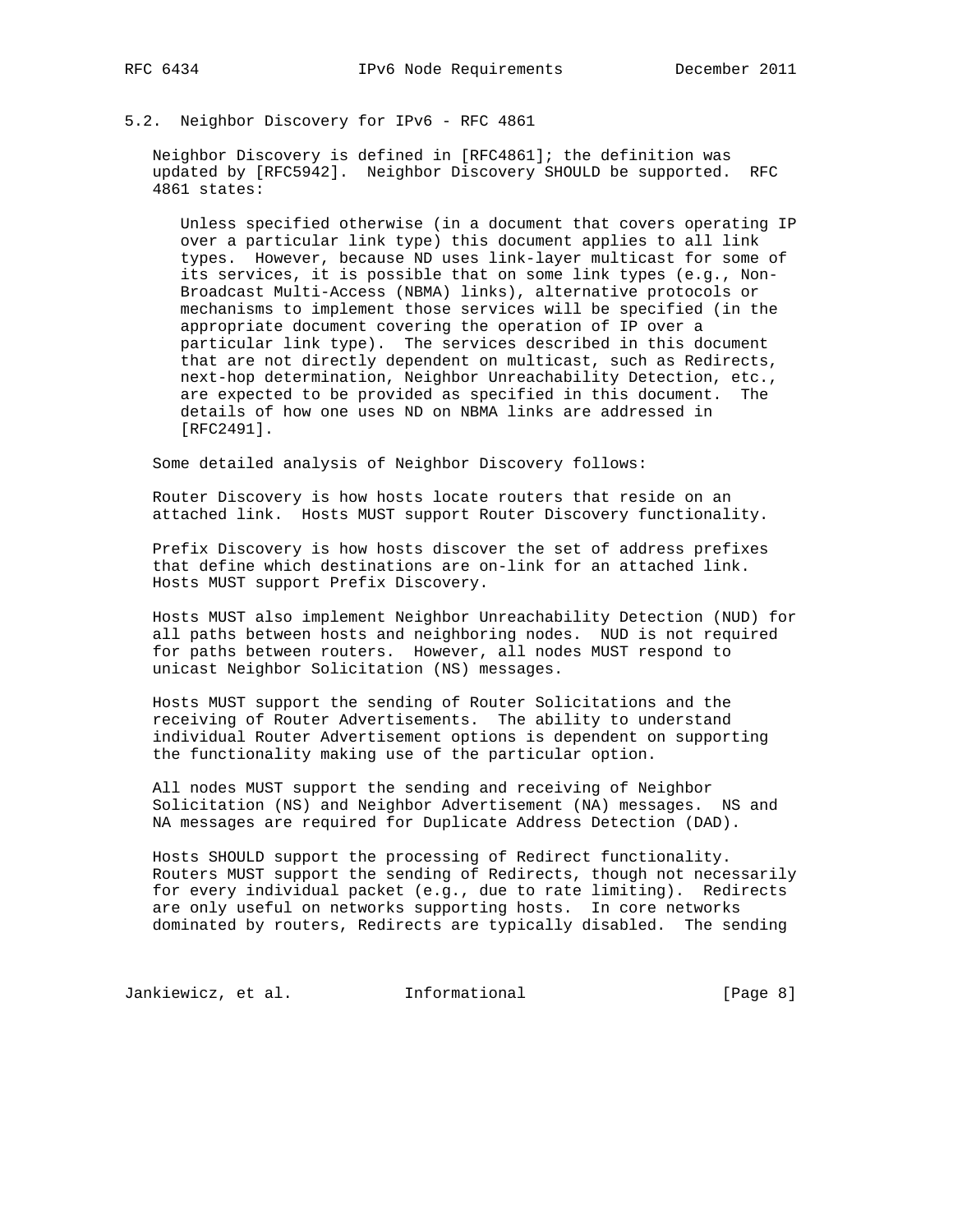of Redirects SHOULD be disabled by default on backbone routers. They MAY be enabled by default on routers intended to support hosts on edge networks.

 "IPv6 Host-to-Router Load Sharing" [RFC4311] includes additional recommendations on how to select from a set of available routers. [RFC4311] SHOULD be supported.

## 5.3. Default Router Preferences and More-Specific Routes - RFC 4191

 "Default Router Preferences and More-Specific Routes" [RFC4191] provides support for nodes attached to multiple (different) networks, each providing routers that advertise themselves as default routers via Router Advertisements. In some scenarios, one router may provide connectivity to destinations the other router does not, and choosing the "wrong" default router can result in reachability failures. In such cases, RFC 4191 can help.

 Small Office/Home Office (SOHO) deployments supported by routers adhering to [RFC6204] use RFC 4191 to advertise routes to certain local destinations. Consequently, nodes that will be deployed in SOHO environments SHOULD implement RFC 4191.

5.4. SEcure Neighbor Discovery (SEND) - RFC 3971

 SEND [RFC3971] and Cryptographically Generated Address (CGA) [RFC3972] provide a way to secure the message exchanges of Neighbor Discovery. SEND is a new technology in that it has no IPv4 counterpart, but it has significant potential to address certain classes of spoofing attacks. While there have been some implementations of SEND, there has been only limited deployment experience to date in using the technology. In addition, the IETF working group Cga & Send maIntenance (csi) is currently working on additional extensions intended to make SEND more attractive for deployment.

 At this time, SEND is considered optional, and IPv6 nodes MAY provide SEND functionality.

5.5. IPv6 Router Advertisement Flags Option - RFC 5175

 Router Advertisements include an 8-bit field of single-bit Router Advertisement flags. The Router Advertisement Flags Option extends the number of available flag bits by 48 bits. At the time of this writing, 6 of the original 8 single-bit flags have been assigned, while 2 remain available for future assignment. No flags have been defined that make use of the new option, and thus, strictly speaking, there is no requirement to implement the option today. However,

Jankiewicz, et al. 1nformational 1999 [Page 9]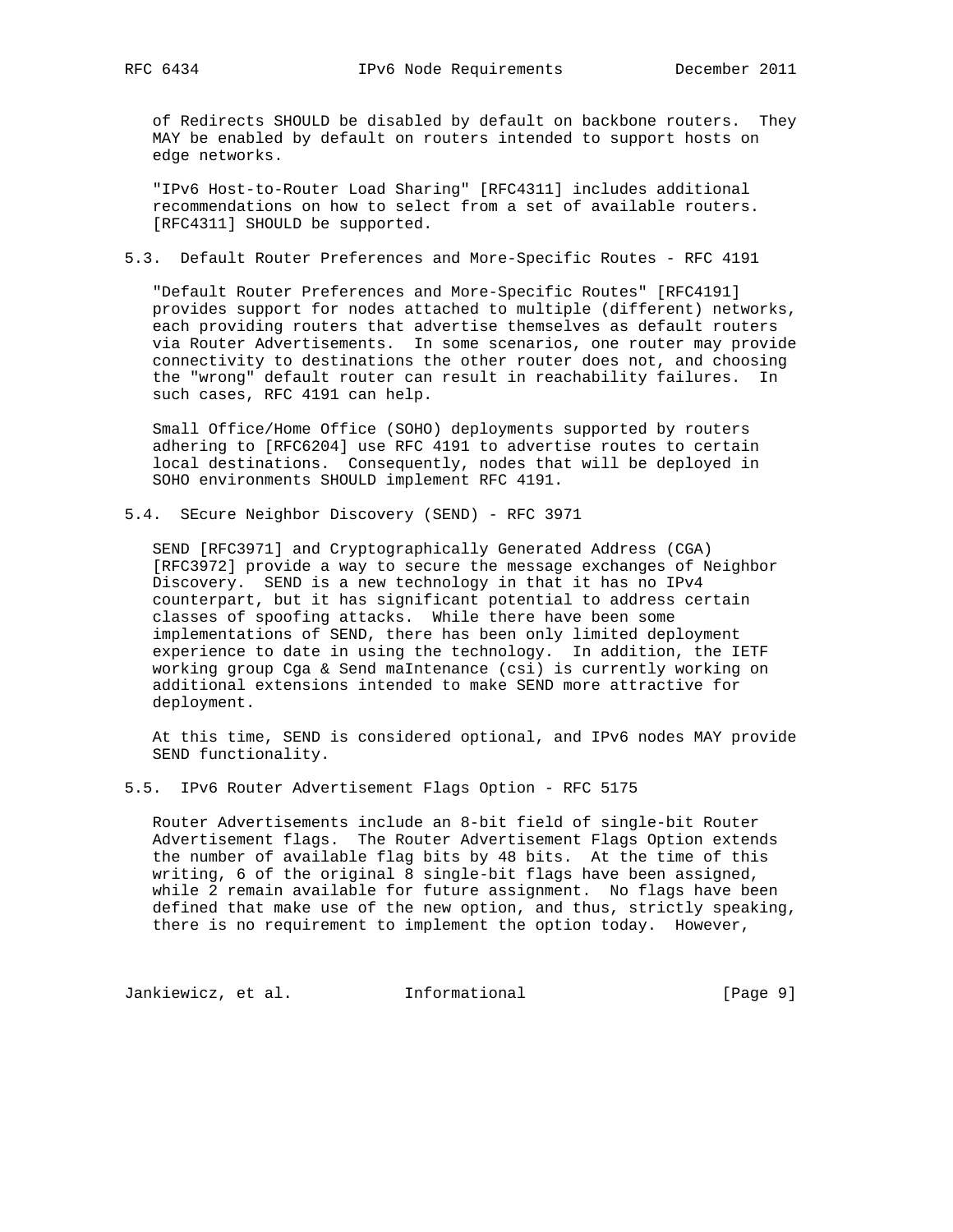implementations that are able to pass unrecognized options to a higher-level entity that may be able to understand them (e.g., a user-level process using a "raw socket" facility) MAY take steps to handle the option in anticipation of a future usage.

5.6. Path MTU Discovery and Packet Size

5.6.1. Path MTU Discovery - RFC 1981

 "Path MTU Discovery for IP version 6" [RFC1981] SHOULD be supported. From [RFC2460]:

 It is strongly recommended that IPv6 nodes implement Path MTU Discovery [RFC1981], in order to discover and take advantage of path MTUs greater than 1280 octets. However, a minimal IPv6 implementation (e.g., in a boot ROM) may simply restrict itself to sending packets no larger than 1280 octets, and omit implementation of Path MTU Discovery.

 The rules in [RFC2460] and [RFC5722] MUST be followed for packet fragmentation and reassembly.

 One operational issue with Path MTU Discovery occurs when firewalls block ICMP Packet Too Big messages. Path MTU Discovery relies on such messages to determine what size messages can be successfully sent. "Packetization Layer Path MTU Discovery" [RFC4821] avoids having a dependency on Packet Too Big messages.

5.7. IPv6 Jumbograms - RFC 2675

 IPv6 Jumbograms [RFC2675] are an optional extension that allow the sending of IP datagrams larger than 65.535 bytes. IPv6 Jumbograms make use of IPv6 hop-by-hop options and are only suitable on paths in which every hop and link are capable of supporting Jumbograms (e.g., within a campus or datacenter). To date, few implementations exist, and there is essentially no reported experience from usage.

Consequently, IPv6 Jumbograms [RFC2675] remain optional at this time.

5.8. ICMP for the Internet Protocol Version 6 (IPv6) - RFC 4443

 ICMPv6 [RFC4443] MUST be supported. "Extended ICMP to Support Multi- Part Messages" [RFC4884] MAY be supported.

Jankiewicz, et al. 1nformational [Page 10]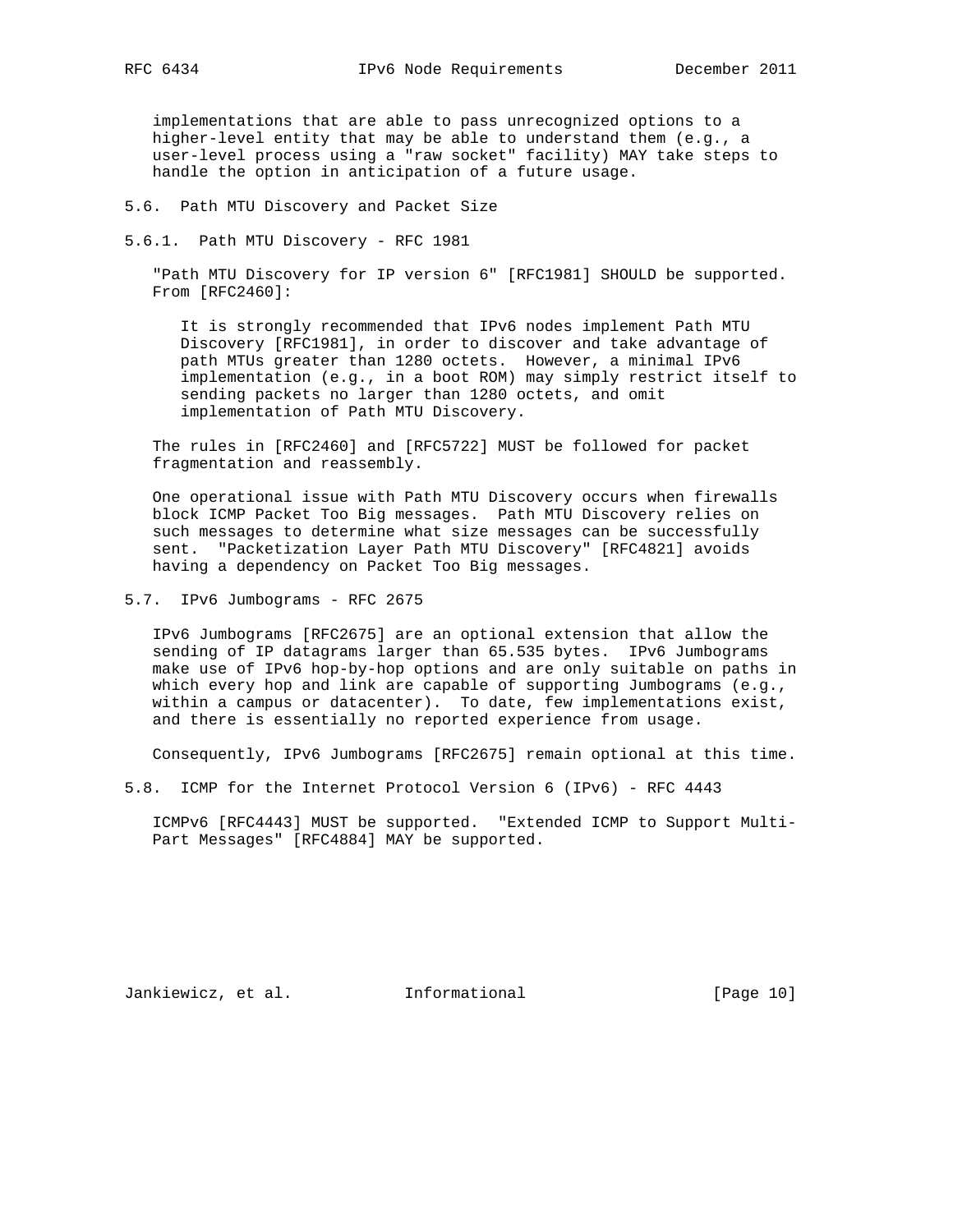5.9. Addressing

5.9.1. IP Version 6 Addressing Architecture - RFC 4291

The IPv6 Addressing Architecture [RFC4291] MUST be supported.

5.9.2. IPv6 Stateless Address Autoconfiguration - RFC 4862

 Hosts MUST support IPv6 Stateless Address Autoconfiguration as defined in [RFC4862]. Configuration of static address(es) may be supported as well.

 Nodes that are routers MUST be able to generate link-local addresses as described in [RFC4862].

From RFC 4862:

 The autoconfiguration process specified in this document applies only to hosts and not routers. Since host autoconfiguration uses information advertised by routers, routers will need to be configured by some other means. However, it is expected that routers will generate link-local addresses using the mechanism described in this document. In addition, routers are expected to successfully pass the Duplicate Address Detection procedure described in this document on all addresses prior to assigning them to an interface.

 All nodes MUST implement Duplicate Address Detection. Quoting from Section 5.4 of RFC 4862:

 Duplicate Address Detection MUST be performed on all unicast addresses prior to assigning them to an interface, regardless of whether they are obtained through stateless autoconfiguration, DHCPv6, or manual configuration, with the following [exceptions noted therein].

 "Optimistic Duplicate Address Detection (DAD) for IPv6" [RFC4429] specifies a mechanism to reduce delays associated with generating addresses via Stateless Address Autoconfiguration [RFC4862]. RFC 4429 was developed in conjunction with Mobile IPv6 in order to reduce the time needed to acquire and configure addresses as devices quickly move from one network to another, and it is desirable to minimize transition delays. For general purpose devices, RFC 4429 remains optional at this time.

Jankiewicz, et al. 1nformational [Page 11]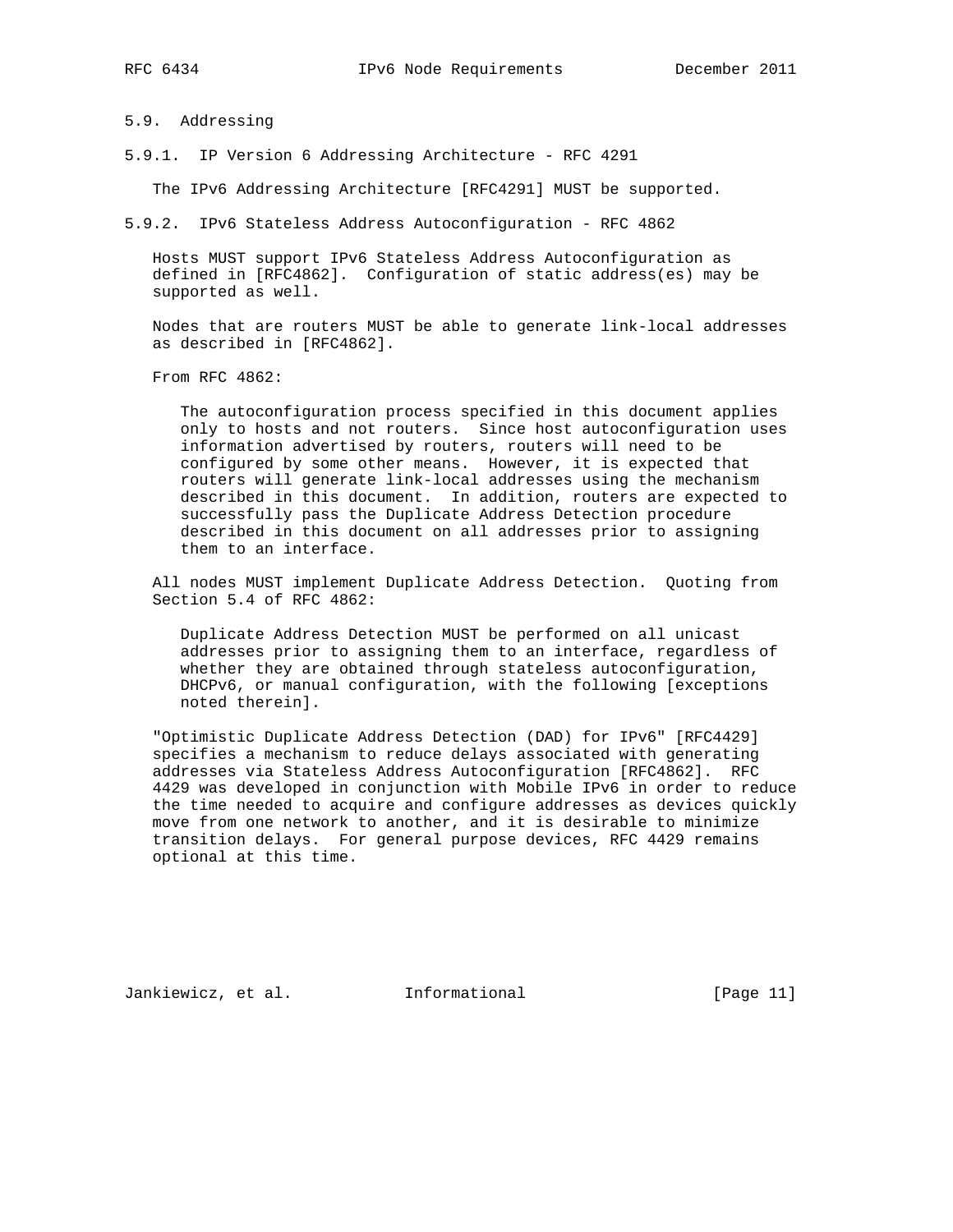5.9.3. Privacy Extensions for Address Configuration in IPv6 - RFC 4941

 Privacy Extensions for Stateless Address Autoconfiguration [RFC4941] addresses a specific problem involving a client device whose user is concerned about its activity or location being tracked. The problem arises both for a static client and for one that regularly changes its point of attachment to the Internet. When using Stateless Address Autoconfiguration [RFC4862], the Interface Identifier portion of formed addresses stays constant and is globally unique. Thus, although a node's global IPv6 address will change if it changes its point of attachment, the Interface Identifier portion of those addresses remains the same, making it possible for servers to track the location of an individual device as it moves around or its pattern of activity if it remains in one place. This may raise privacy concerns as described in [RFC4862].

 In such situations, RFC 4941 SHOULD be implemented. In other cases, such as with dedicated servers in a data center, RFC 4941 provides limited or no benefit.

 Implementers of RFC 4941 should be aware that certain addresses are reserved and should not be chosen for use as temporary addresses. Consult "Reserved IPv6 Interface Identifiers" [RFC5453] for more details.

5.9.4. Default Address Selection for IPv6 - RFC 3484

 The rules specified in the Default Address Selection for IPv6 [RFC3484] document MUST be implemented. IPv6 nodes will need to deal with multiple addresses configured simultaneously.

5.9.5. Stateful Address Autoconfiguration (DHCPv6) - RFC 3315

 DHCPv6 [RFC3315] can be used to obtain and configure addresses. In general, a network may provide for the configuration of addresses through Router Advertisements, DHCPv6, or both. There will be a wide range of IPv6 deployment models and differences in address assignment requirements, some of which may require DHCPv6 for address assignment. Consequently, all hosts SHOULD implement address configuration via DHCPv6.

 In the absence of a router, IPv6 nodes using DHCP for address assignment MAY initiate DHCP to obtain IPv6 addresses and other configuration information, as described in Section 5.5.2 of [RFC4862].

Jankiewicz, et al. 1nformational [Page 12]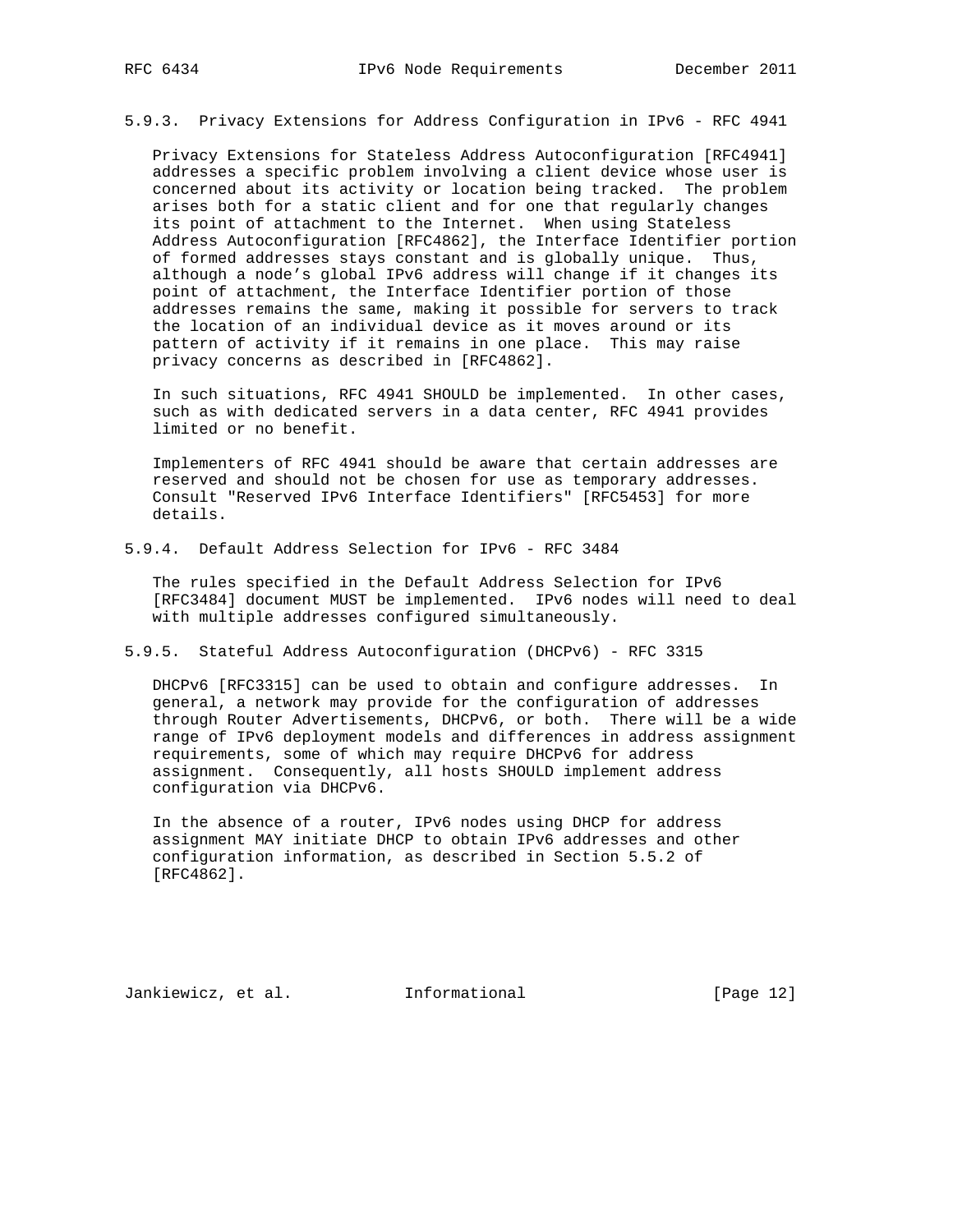# 5.10. Multicast Listener Discovery (MLD) for IPv6

 Nodes that need to join multicast groups MUST support MLDv1 [RFC2710]. MLDv1 is needed by any node that is expected to receive and process multicast traffic. Note that Neighbor Discovery (as used on most link types -- see Section 5.2) depends on multicast and requires that nodes join Solicited Node multicast addresses.

 MLDv2 [RFC3810] extends the functionality of MLDv1 by supporting Source-Specific Multicast. The original MLDv2 protocol [RFC3810] supporting Source-Specific Multicast [RFC4607] supports two types of "filter modes". Using an INCLUDE filter, a node indicates a multicast group along with a list of senders for the group from which it wishes to receive traffic. Using an EXCLUDE filter, a node indicates a multicast group along with a list of senders from which it wishes to exclude receiving traffic. In practice, operations to block source(s) using EXCLUDE mode are rarely used but add considerable implementation complexity to MLDv2. Lightweight MLDv2 [RFC5790] is a simplified subset of the original MLDv2 specification that omits EXCLUDE filter mode to specify undesired source(s).

 Nodes SHOULD implement either MLDv2 [RFC3810] or Lightweight MLDv2 [RFC5790]. Specifically, nodes supporting applications using Source- Specific Multicast that expect to take advantage of MLDv2's EXCLUDE functionality [RFC3810] MUST support MLDv2 as defined in [RFC3810], [RFC4604], and [RFC4607]. Nodes supporting applications that expect to only take advantage of MLDv2's INCLUDE functionality as well as Any-Source Multicast will find it sufficient to support MLDv2 as defined in [RFC5790].

 If a node only supports applications that use Any-Source Multicast (i.e, they do not use Source-Specific Multicast), implementing MLDv1 [RFC2710] is sufficient. In all cases, however, nodes are strongly encouraged to implement MLDv2 or Lightweight MLDv2 rather than MLDv1, as the presence of a single MLDv1 participant on a link requires that all other nodes on the link operate in version 1 compatibility mode.

 When MLDv1 is used, the rules in the Source Address Selection for the Multicast Listener Discovery (MLD) Protocol [RFC3590] MUST be followed.

6. DHCP versus Router Advertisement Options for Host Configuration

 In IPv6, there are two main protocol mechanisms for propagating configuration information to hosts: Router Advertisements (RAs) and DHCP. Historically, RA options have been restricted to those deemed essential for basic network functioning and for which all nodes are configured with exactly the same information. Examples include the

Jankiewicz, et al. 1nformational [Page 13]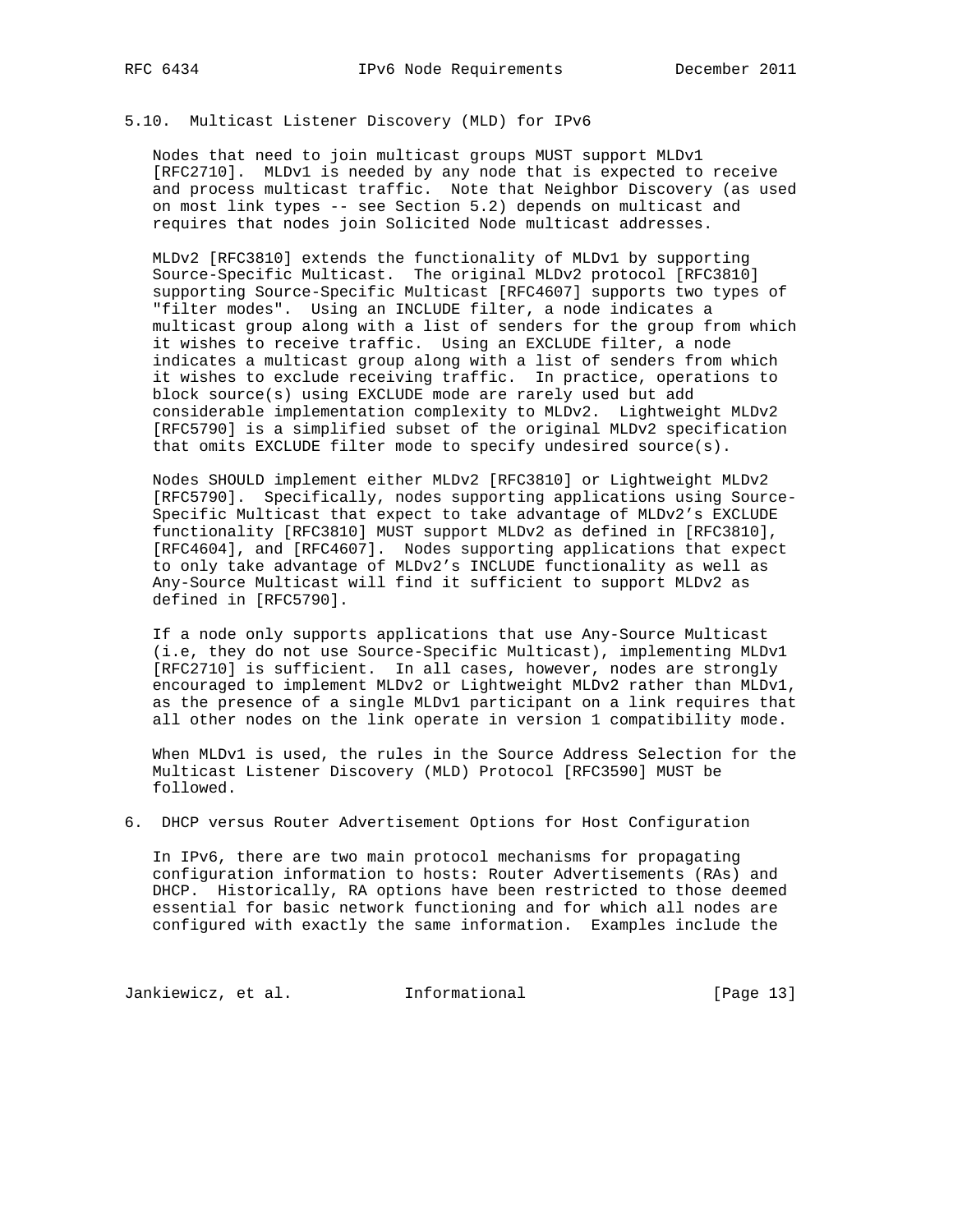Prefix Information Options, the MTU option, etc. On the other hand, DHCP has generally been preferred for configuration of more general parameters and for parameters that may be client-specific. That said, identifying the exact line on whether a particular option should be configured via DHCP versus an RA option has not always been easy. Generally speaking, however, there has been a desire to define only one mechanism for configuring a given option, rather than defining multiple (different) ways of configuring the same information.

 One issue with having multiple ways of configuring the same information is that interoperability suffers if a host chooses one mechanism but the network operator chooses a different mechanism. For "closed" environments, where the network operator has significant influence over what devices connect to the network and thus what configuration mechanisms they support, the operator may be able to ensure that a particular mechanism is supported by all connected hosts. In more open environments, however, where arbitrary devices may connect (e.g., a WIFI hotspot), problems can arise. To maximize interoperability in such environments, hosts would need to implement multiple configuration mechanisms to ensure interoperability.

 Originally, in IPv6, configuring information about DNS servers was performed exclusively via DHCP. In 2007, an RA option was defined but was published as Experimental [RFC5006]. In 2010, "IPv6 Router Advertisement Options for DNS Configuration" [RFC6106] was published as a Standards Track document. Consequently, DNS configuration information can now be learned either through DHCP or through RAs. Hosts will need to decide which mechanism (or whether both) should be implemented. Specific guidance regarding DNS server discovery is discussed in Section 7.

- 7. DNS and DHCP
- 7.1. DNS

 DNS is described in [RFC1034], [RFC1035], [RFC3363], and [RFC3596]. Not all nodes will need to resolve names; those that will never need to resolve DNS names do not need to implement resolver functionality. However, the ability to resolve names is a basic infrastructure capability on which applications rely, and most nodes will need to provide support. All nodes SHOULD implement stub-resolver [RFC1034] functionality, as in [RFC1034], Section 5.3.1, with support for:

- AAAA type Resource Records [RFC3596];
- reverse addressing in ip6.arpa using PTR records [RFC3596];

Jankiewicz, et al. 1nformational [Page 14]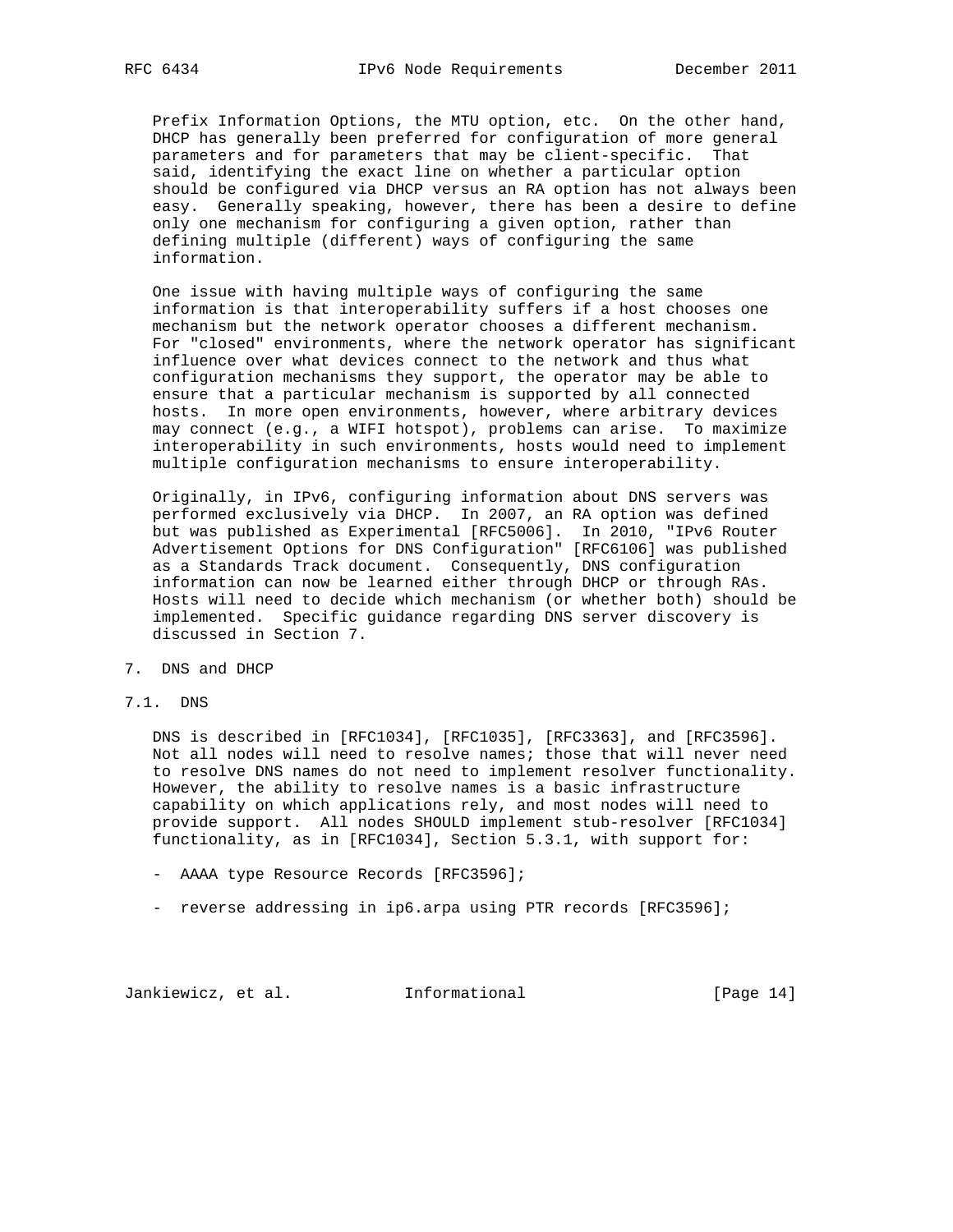- - Extension Mechanisms for DNS (EDNS0) [RFC2671] to allow for DNS packet sizes larger than 512 octets.

 Those nodes are RECOMMENDED to support DNS security extensions [RFC4033] [RFC4034] [RFC4035].

 Those nodes are NOT RECOMMENDED to support the experimental A6 Resource Records [RFC3363].

- 7.2. Dynamic Host Configuration Protocol for IPv6 (DHCPv6) RFC 3315
- 7.2.1. Other Configuration Information

 IPv6 nodes use DHCP [RFC3315] to obtain address configuration information (see Section 5.9.5) and to obtain additional (non address) configuration. If a host implementation supports applications or other protocols that require configuration that is only available via DHCP, hosts SHOULD implement DHCP. For specialized devices on which no such configuration need is present, DHCP may not be necessary.

 An IPv6 node can use the subset of DHCP (described in [RFC3736]) to obtain other configuration information.

7.2.2. Use of Router Advertisements in Managed Environments

 Nodes using the Dynamic Host Configuration Protocol for IPv6 (DHCPv6) are expected to determine their default router information and on link prefix information from received Router Advertisements.

7.3. IPv6 Router Advertisement Options for DNS Configuration - RFC 6106

 Router Advertisements have historically limited options to those that are critical to basic IPv6 functioning. Originally, DNS configuration was not included as an RA option, and DHCP was the recommended way to obtain DNS configuration information. Over time, the thinking surrounding such an option has evolved. It is now generally recognized that few nodes can function adequately without having access to a working DNS resolver. [RFC5006] was published as an Experimental document in 2007, and recently, a revised version was placed on the Standards Track [RFC6106].

Implementations SHOULD implement the DNS RA option [RFC6106].

Jankiewicz, et al. 1nformational [Page 15]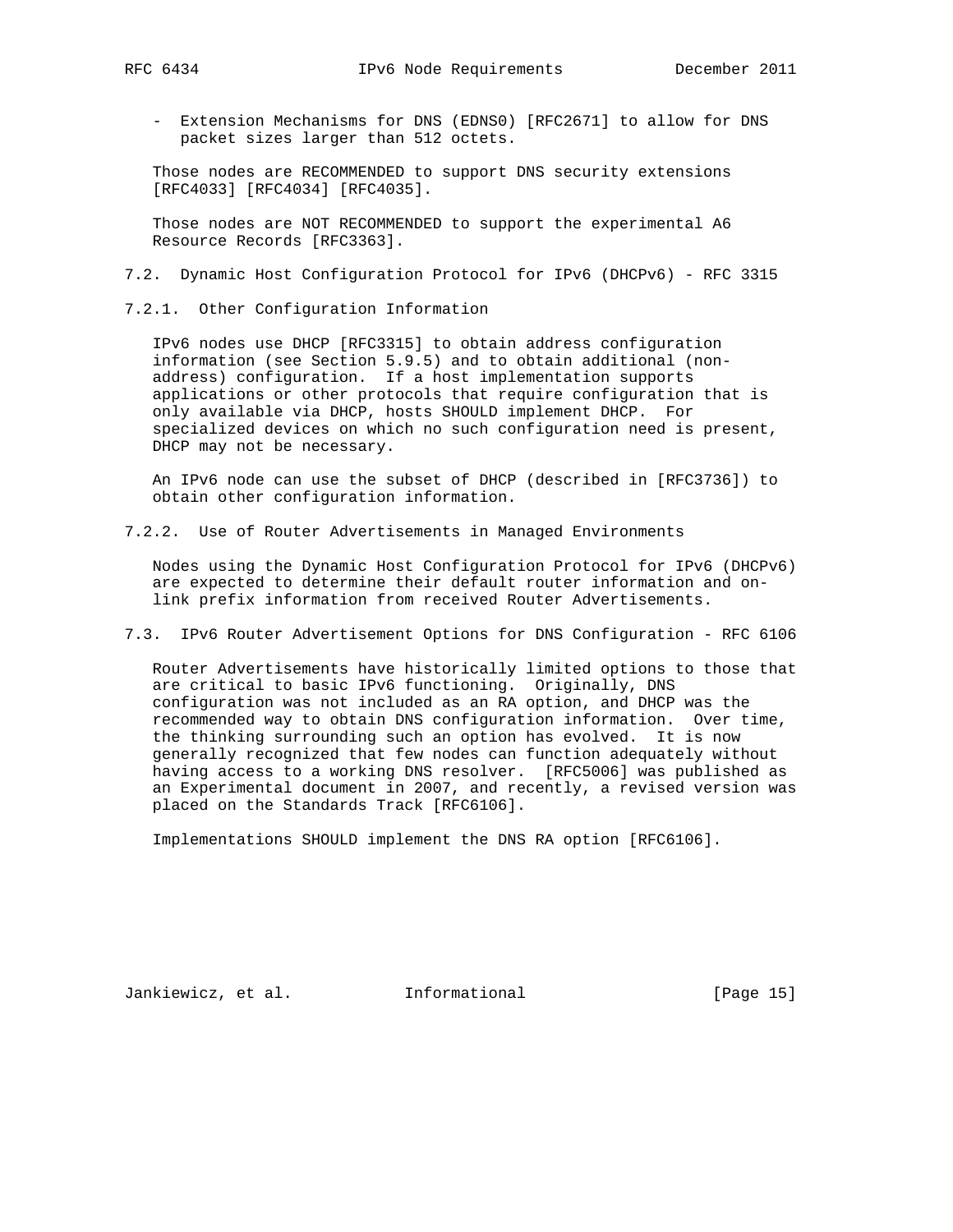8. IPv4 Support and Transition

IPv6 nodes MAY support IPv4.

- 8.1. Transition Mechanisms
- 8.1.1. Basic Transition Mechanisms for IPv6 Hosts and Routers RFC 4213

 If an IPv6 node implements dual stack and tunneling, then [RFC4213] MUST be supported.

- 9. Application Support
- 9.1. Textual Representation of IPv6 Addresses RFC 5952

 Software that allows users and operators to input IPv6 addresses in text form SHOULD support "A Recommendation for IPv6 Address Text Representation" [RFC5952].

9.2. Application Programming Interfaces (APIs)

 There are a number of IPv6-related APIs. This document does not mandate the use of any, because the choice of API does not directly relate to on-the-wire behavior of protocols. Implementers, however, would be advised to consider providing a common API or reviewing existing APIs for the type of functionality they provide to applications.

 "Basic Socket Interface Extensions for IPv6" [RFC3493] provides IPv6 functionality used by typical applications. Implementers should note that RFC3493 has been picked up and further standardized by the Portable Operating System Interface (POSIX) [POSIX].

 "Advanced Sockets Application Program Interface (API) for IPv6" [RFC3542] provides access to advanced IPv6 features needed by diagnostic and other more specialized applications.

 "IPv6 Socket API for Source Address Selection" [RFC5014] provides facilities that allow an application to override the default Source Address Selection rules of [RFC3484].

 "Socket Interface Extensions for Multicast Source Filters" [RFC3678] provides support for expressing source filters on multicast group memberships.

Jankiewicz, et al. 1nformational 1999 [Page 16]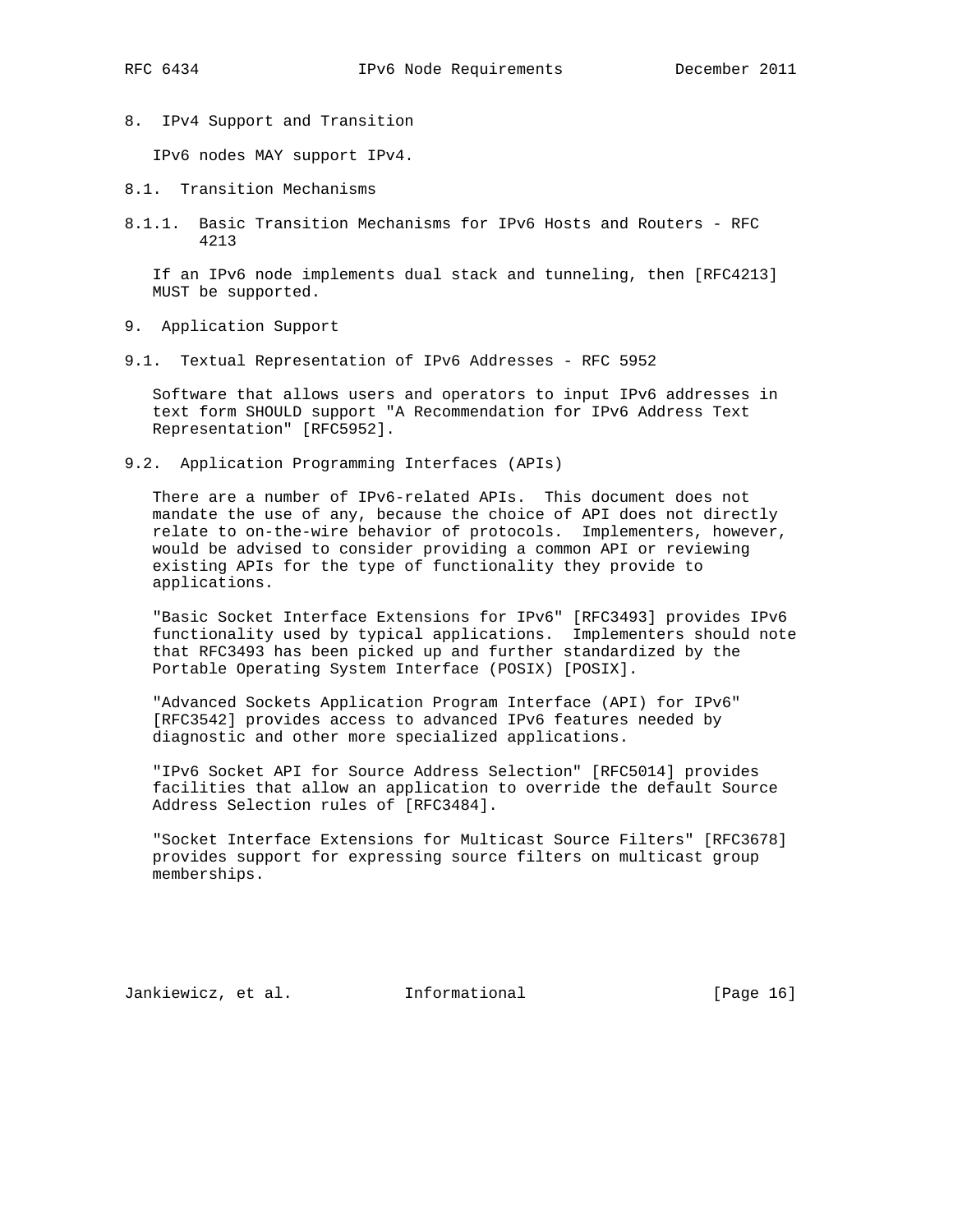"Extension to Sockets API for Mobile IPv6" [RFC4584] provides application support for accessing and enabling Mobile IPv6 [RFC6275] features.

10. Mobility

 Mobile IPv6 [RFC6275] and associated specifications [RFC3776] [RFC4877] allow a node to change its point of attachment within the Internet, while maintaining (and using) a permanent address. All communication using the permanent address continues to proceed as expected even as the node moves around. The definition of Mobile IP includes requirements for the following types of nodes:

- mobile nodes
- correspondent nodes with support for route optimization
- home agents
- all IPv6 routers

 At the present time, Mobile IP has seen only limited implementation and no significant deployment, partly because it originally assumed an IPv6-only environment rather than a mixed IPv4/IPv6 Internet. Recently, additional work has been done to support mobility in mixed mode IPv4 and IPv6 networks [RFC5555].

 More usage and deployment experience is needed with mobility before any specific approach can be recommended for broad implementation in all hosts and routers. Consequently, [RFC6275], [RFC5555], and associated standards such as [RFC4877] are considered a MAY at this time.

11. Security

This section describes the specification for security for IPv6 nodes.

 Achieving security in practice is a complex undertaking. Operational procedures, protocols, key distribution mechanisms, certificate management approaches, etc., are all components that impact the level of security actually achieved in practice. More importantly, deficiencies or a poor fit in any one individual component can significantly reduce the overall effectiveness of a particular security approach.

Jankiewicz, et al. 1nformational [Page 17]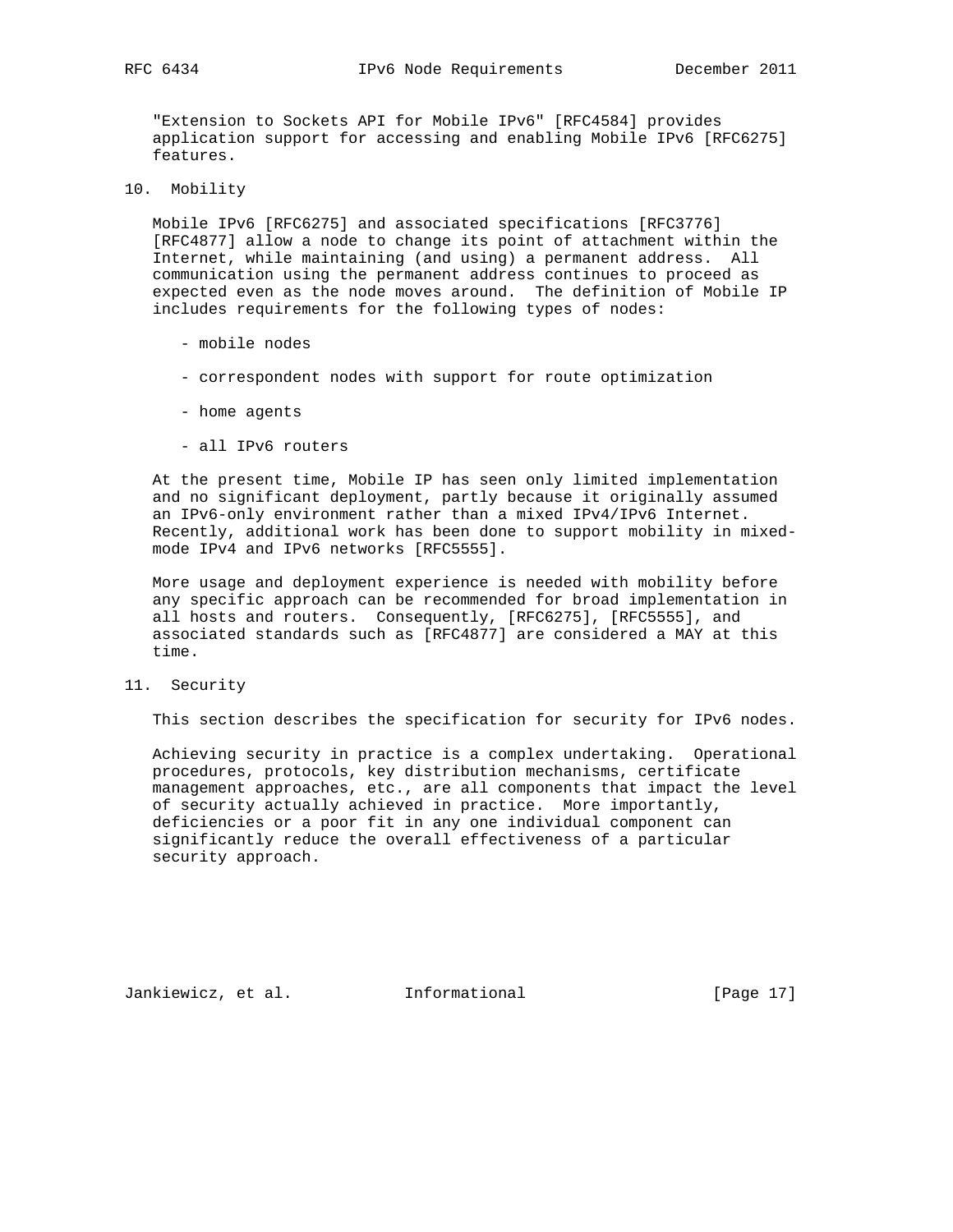IPsec provides channel security at the Internet layer, making it possible to provide secure communication for all (or a subset of) communication flows at the IP layer between pairs of internet nodes. IPsec provides sufficient flexibility and granularity that individual TCP connections can (selectively) be protected, etc.

 Although IPsec can be used with manual keying in some cases, such usage has limited applicability and is not recommended.

 A range of security technologies and approaches proliferate today (e.g., IPsec, Transport Layer Security (TLS), Secure SHell (SSH), etc.) No one approach has emerged as an ideal technology for all needs and environments. Moreover, IPsec is not viewed as the ideal security technology in all cases and is unlikely to displace the others.

 Previously, IPv6 mandated implementation of IPsec and recommended the key management approach of IKE. This document updates that recommendation by making support of the IPsec Architecture [RFC4301] a SHOULD for all IPv6 nodes. Note that the IPsec Architecture requires (e.g., Section 4.5 of RFC 4301) the implementation of both manual and automatic key management. Currently, the default automated key management protocol to implement is IKEv2 [RFC5996].

 This document recognizes that there exists a range of device types and environments where approaches to security other than IPsec can be justified. For example, special-purpose devices may support only a very limited number or type of applications, and an application specific security approach may be sufficient for limited management or configuration capabilities. Alternatively, some devices may run on extremely constrained hardware (e.g., sensors) where the full IPsec Architecture is not justified.

## 11.1. Requirements

 "Security Architecture for the Internet Protocol" [RFC4301] SHOULD be supported by all IPv6 nodes. Note that the IPsec Architecture requires (e.g., Section 4.5 of [RFC4301]) the implementation of both manual and automatic key management. Currently, the default automated key management protocol to implement is IKEv2. As required in [RFC4301], IPv6 nodes implementing the IPsec Architecture MUST implement ESP [RFC4303] and MAY implement AH [RFC4302].

Jankiewicz, et al. 1nformational [Page 18]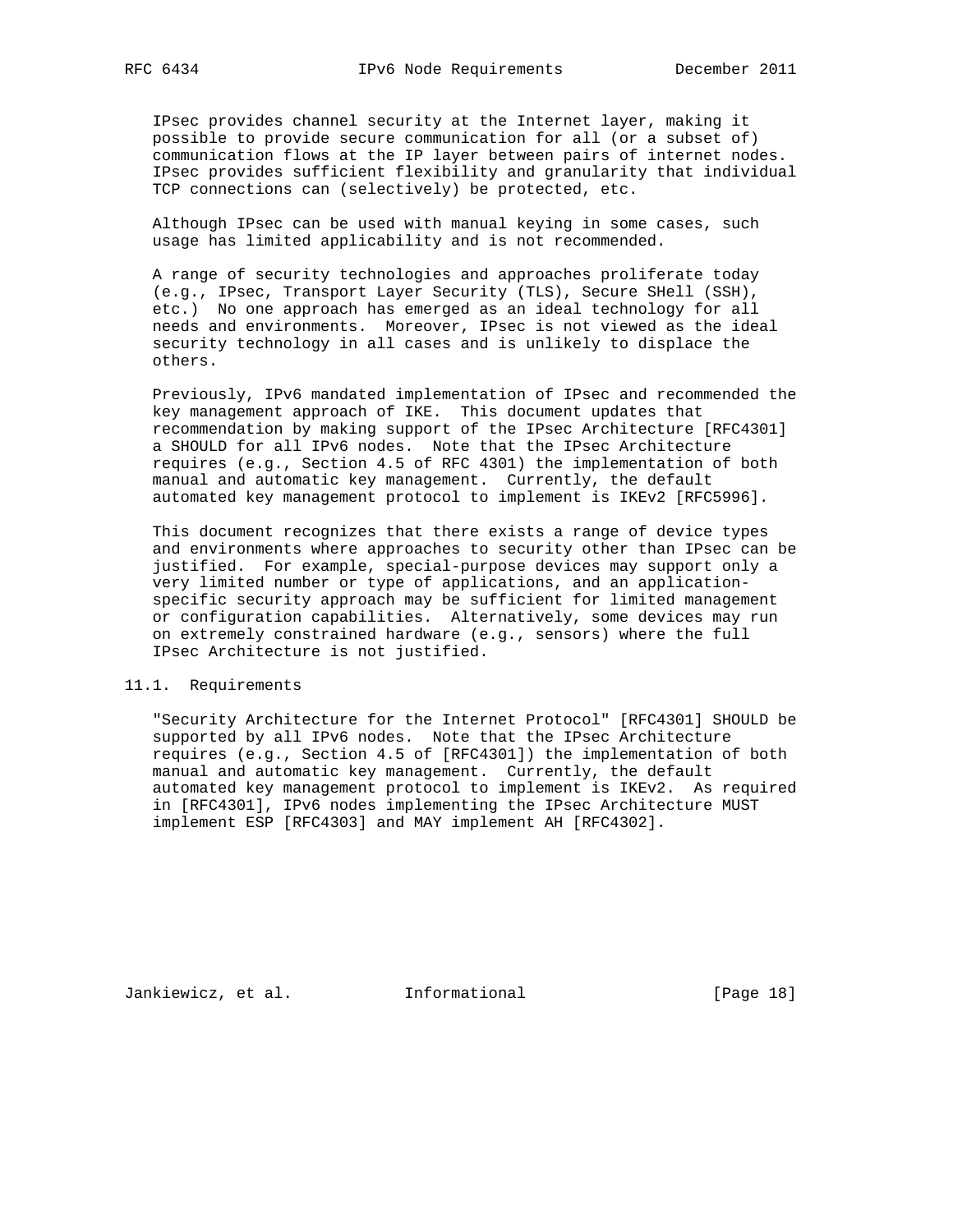### 11.2. Transforms and Algorithms

 The current set of mandatory-to-implement algorithms for the IPsec Architecture are defined in "Cryptographic Algorithm Implementation Requirements For ESP and AH" [RFC4835]. IPv6 nodes implementing the IPsec Architecture MUST conform to the requirements in [RFC4835]. Preferred cryptographic algorithms often change more frequently than security protocols. Therefore, implementations MUST allow for migration to new algorithms, as RFC 4835 is replaced or updated in the future.

 The current set of mandatory-to-implement algorithms for IKEv2 are defined in "Cryptographic Algorithms for Use in the Internet Key Exchange Version 2 (IKEv2)" [RFC4307]. IPv6 nodes implementing IKEv2 MUST conform to the requirements in [RFC4307] and/or any future updates or replacements to [RFC4307].

12. Router-Specific Functionality

 This section defines general host considerations for IPv6 nodes that act as routers. Currently, this section does not discuss routing specific requirements.

12.1. IPv6 Router Alert Option - RFC 2711

 The IPv6 Router Alert Option [RFC2711] is an optional IPv6 Hop-by-Hop Header that is used in conjunction with some protocols (e.g., RSVP [RFC2205] or Multicast Listener Discovery (MLD) [RFC2710]). The Router Alert option will need to be implemented whenever protocols that mandate its usage (e.g., MLD) are implemented. See Section 5.10.

12.2. Neighbor Discovery for IPv6 - RFC 4861

 Sending Router Advertisements and processing Router Solicitations MUST be supported.

 Section 7 of [RFC6275] includes some mobility-specific extensions to Neighbor Discovery. Routers SHOULD implement Sections 7.3 and 7.5, even if they do not implement Home Agent functionality.

12.3. Stateful Address Autoconfiguration (DHCPv6) - RFC 3315

 A single DHCP server ([RFC3315] or [RFC4862]) can provide configuration information to devices directly attached to a shared link, as well as to devices located elsewhere within a site. Communication between a client and a DHCP server located on different links requires the use of DHCP relay agents on routers.

Jankiewicz, et al. 1nformational [Page 19]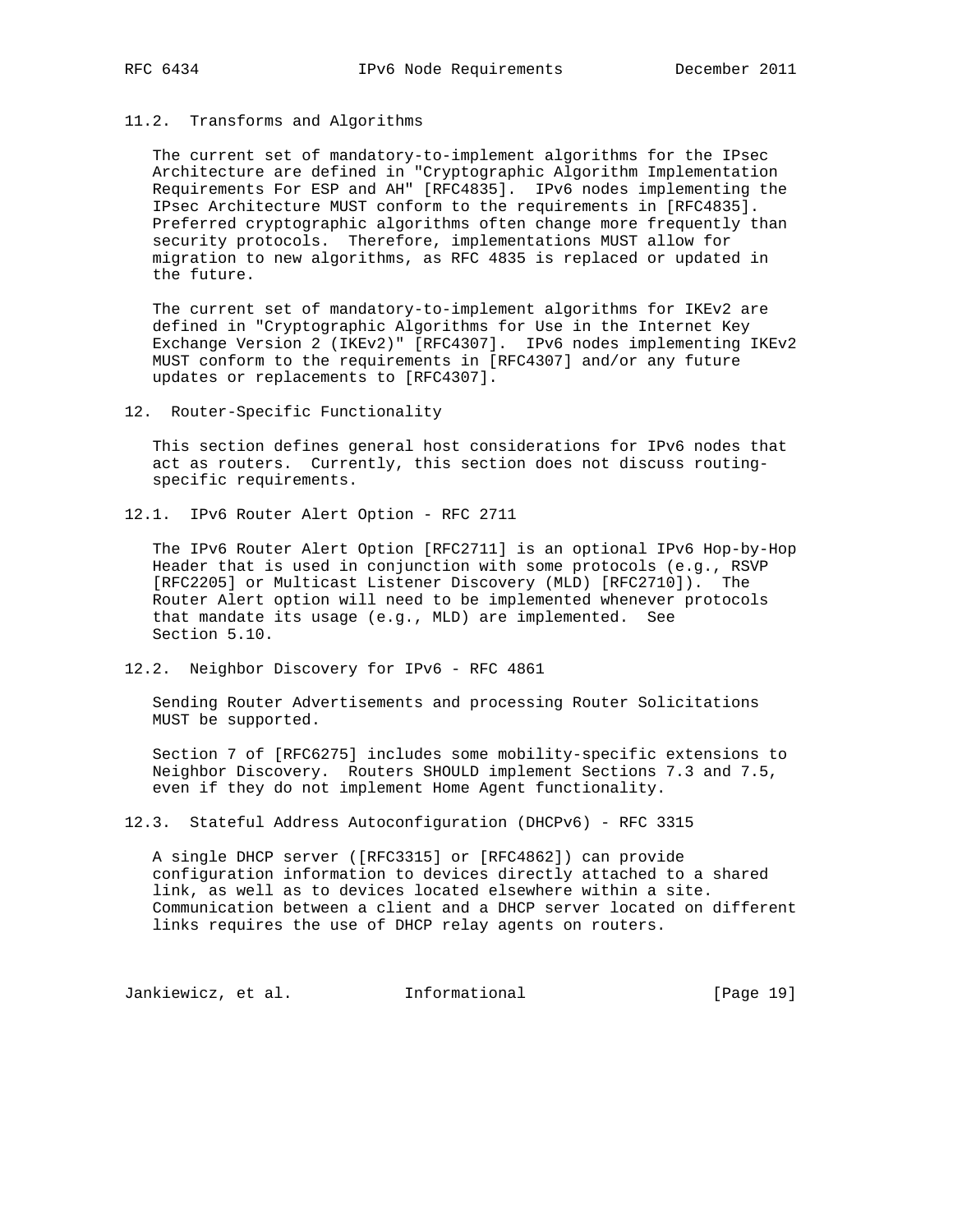In simple deployments, consisting of a single router and either a single LAN or multiple LANs attached to the single router, together with a WAN connection, a DHCP server embedded within the router is one common deployment scenario (e.g., [RFC6204]). However, there is no need for relay agents in such scenarios.

 In more complex deployment scenarios, such as within enterprise or service provider networks, the use of DHCP requires some level of configuration, in order to configure relay agents, DHCP servers, etc. In such environments, the DHCP server might even be run on a traditional server, rather than as part of a router.

 Because of the wide range of deployment scenarios, support for DHCP server functionality on routers is optional. However, routers targeted for deployment within more complex scenarios (as described above) SHOULD support relay agent functionality. Note that "Basic Requirements for IPv6 Customer Edge Routers" [RFC6204] requires implementation of a DHCPv6 server function in IPv6 Customer Edge (CE) routers.

13. Network Management

 Network management MAY be supported by IPv6 nodes. However, for IPv6 nodes that are embedded devices, network management may be the only possible way of controlling these nodes.

13.1. Management Information Base (MIB) Modules

 The following two MIB modules SHOULD be supported by nodes that support a Simple Network Management Protocol (SNMP) agent.

13.1.1. IP Forwarding Table MIB

 The IP Forwarding Table MIB [RFC4292] SHOULD be supported by nodes that support an SNMP agent.

13.1.2. Management Information Base for the Internet Protocol (IP)

 The IP MIB [RFC4293] SHOULD be supported by nodes that support an SNMP agent.

14. Security Considerations

 This document does not directly affect the security of the Internet, beyond the security considerations associated with the individual protocols.

Security is also discussed in Section 11 above.

Jankiewicz, et al. 1nformational [Page 20]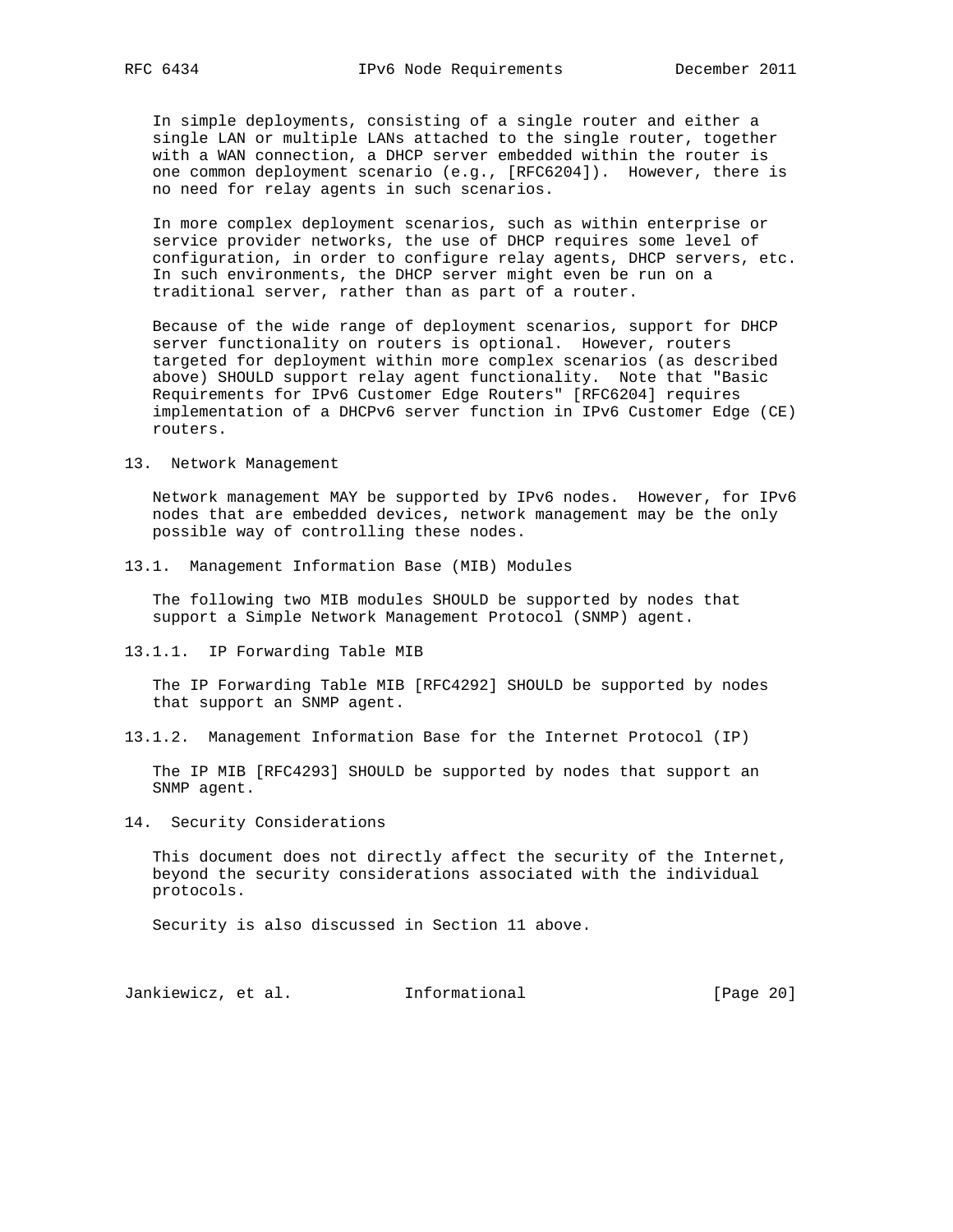15. Authors and Acknowledgments

15.1. Authors and Acknowledgments (Current Document)

 For this version of the IPv6 Node Requirements document, the authors would like to thank Hitoshi Asaeda, Brian Carpenter, Tim Chown, Ralph Droms, Sheila Frankel, Sam Hartman, Bob Hinden, Paul Hoffman, Pekka Savola, Yaron Sheffer, and Dave Thaler for their comments.

15.2. Authors and Acknowledgments from RFC 4279

 The original version of this document (RFC 4279) was written by the IPv6 Node Requirements design team:

 Jari Arkko jari.arkko@ericsson.com

 Marc Blanchet marc.blanchet@viagenie.qc.ca

 Samita Chakrabarti samita.chakrabarti@eng.sun.com

 Alain Durand alain.durand@sun.com

 Gerard Gastaud gerard.gastaud@alcatel.fr

 Jun-ichiro Itojun Hagino itojun@iijlab.net

 Atsushi Inoue inoue@isl.rdc.toshiba.co.jp

 Masahiro Ishiyama masahiro@isl.rdc.toshiba.co.jp

 John Loughney john.loughney@nokia.com

 Rajiv Raghunarayan raraghun@cisco.com

 Shoichi Sakane shouichi.sakane@jp.yokogawa.com

Jankiewicz, et al. Informational [Page 21]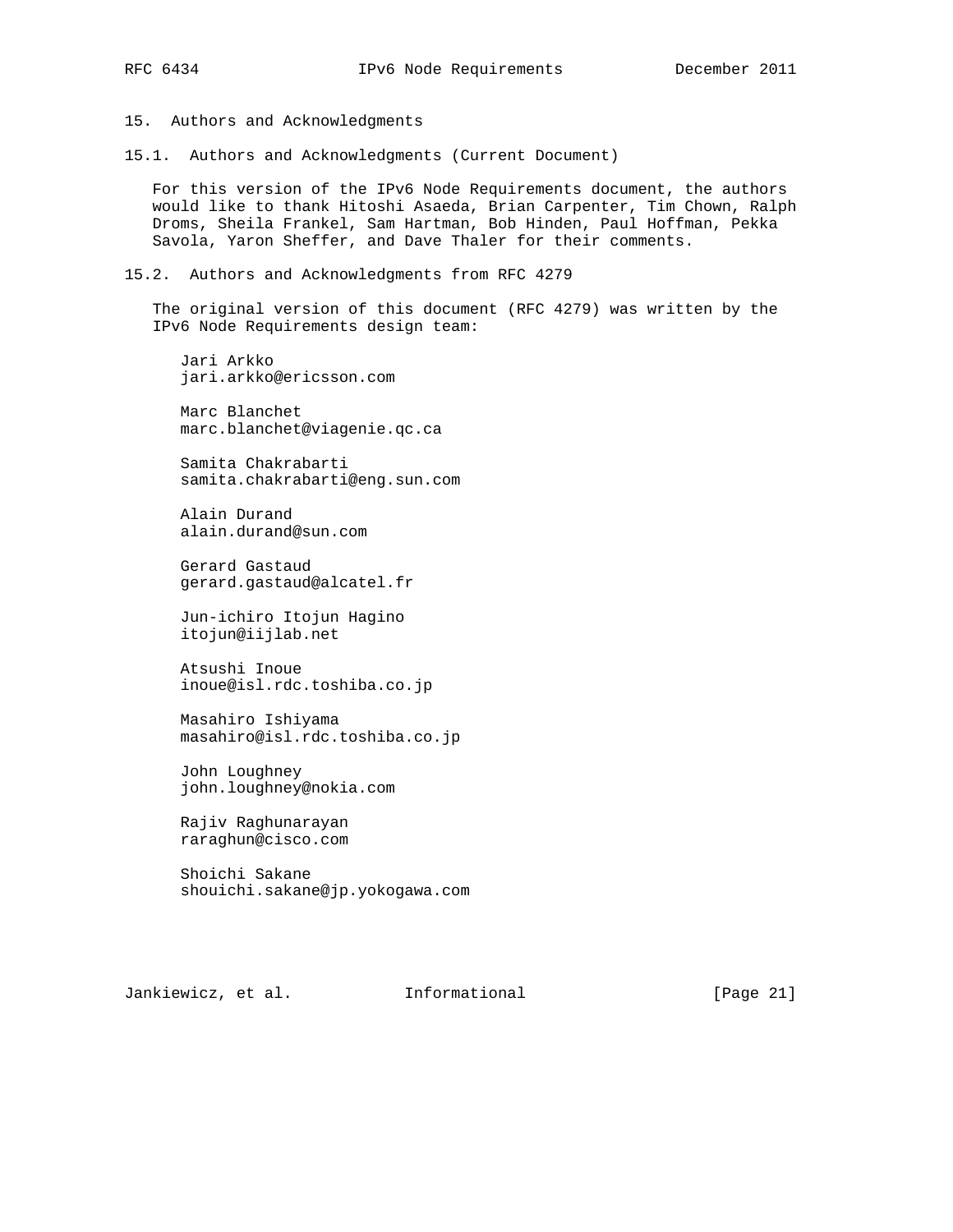Dave Thaler dthaler@windows.microsoft.com

 Juha Wiljakka juha.wiljakka@Nokia.com

 The authors would like to thank Ran Atkinson, Jim Bound, Brian Carpenter, Ralph Droms, Christian Huitema, Adam Machalek, Thomas Narten, Juha Ollila, and Pekka Savola for their comments. Thanks to Mark Andrews for comments and corrections on DNS text. Thanks to Alfred Hoenes for tracking the updates to various RFCs.

16. Appendix: Changes from RFC 4294

 There have been many editorial clarifications as well as significant additions and updates. While this section highlights some of the changes, readers should not rely on this section for a comprehensive list of all changes.

- 1. Updated the Introduction to indicate that this document is an applicability statement and is aimed at general nodes.
- 2. Significantly updated the section on Mobility protocols, adding references and downgrading previous SHOULDs to MAYs.
- 3. Changed Sub-IP Layer section to just list relevant RFCs, and added some more RFCs.
- 4. Added section on SEND (it is a MAY).
- 5. Revised section on Privacy Extensions [RFC4941] to add more nuance to recommendation.
- 6. Completely revised IPsec/IKEv2 section, downgrading overall recommendation to a SHOULD.
- 7. Upgraded recommendation of DHCPv6 to SHOULD.
- 8. Added background section on DHCP versus RA options, added SHOULD recommendation for DNS configuration via RAs [RFC6106], and cleaned up DHCP recommendations.
- 9. Added recommendation that routers implement Sections 7.3 and 7.5 of [RFC6275].
- 10. Added pointer to subnet clarification document [RFC5942].

Jankiewicz, et al. 1nformational [Page 22]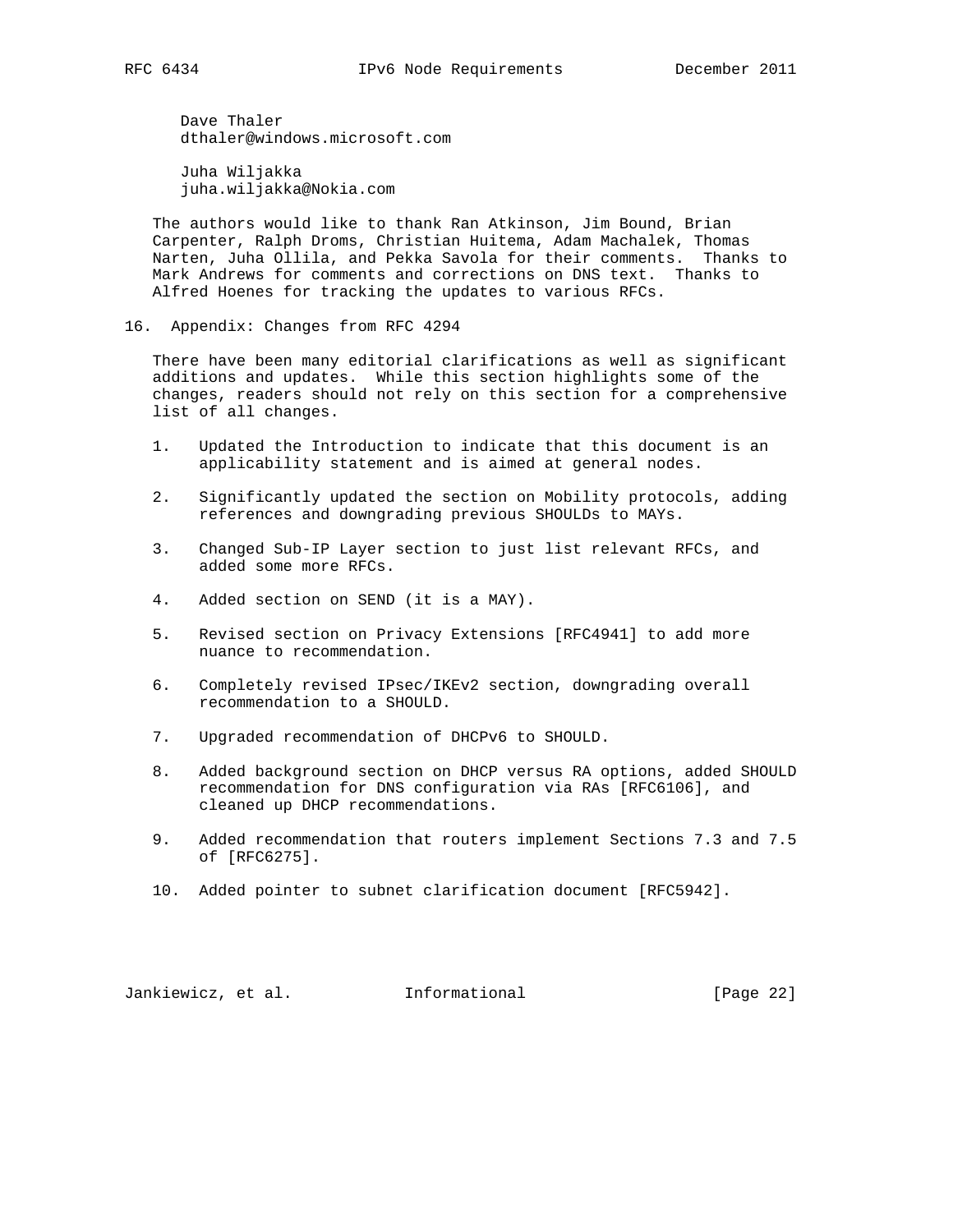- 11. Added text that "IPv6 Host-to-Router Load Sharing" [RFC4311] SHOULD be implemented.
- 12. Added reference to [RFC5722] (Overlapping Fragments), and made it a MUST to implement.
- 13. Made "A Recommendation for IPv6 Address Text Representation" [RFC5952] a SHOULD.
- 14. Removed mention of "DNAME" from the discussion about [RFC3363].
- 15. Numerous updates to reflect newer versions of IPv6 documents, including [RFC4443], [RFC4291], [RFC3596], and [RFC4213].
- 16. Removed discussion of "Managed" and "Other" flags in RAs. There is no consensus at present on how to process these flags, and discussion of their semantics was removed in the most recent update of Stateless Address Autoconfiguration [RFC4862].
- 17. Added many more references to optional IPv6 documents.
- 18. Made "A Recommendation for IPv6 Address Text Representation" [RFC5952] a SHOULD.
- 19. Added reference to [RFC5722] (Overlapping Fragments), and made it a MUST to implement.
- 20. Updated MLD section to include reference to Lightweight MLD [RFC5790].
- 21. Added SHOULD recommendation for "Default Router Preferences and More-Specific Routes" [RFC4191].
- 22. Made "IPv6 Flow Label Specification" [RFC6437] a SHOULD.
- 17. References
- 17.1. Normative References
	- [RFC1034] Mockapetris, P., "Domain names concepts and facilities", STD 13, RFC 1034, November 1987.
	- [RFC1035] Mockapetris, P., "Domain names implementation and specification", STD 13, RFC 1035, November 1987.
	- [RFC1981] McCann, J., Deering, S., and J. Mogul, "Path MTU Discovery for IP version 6", RFC 1981, August 1996.

Jankiewicz, et al. 1nformational [Page 23]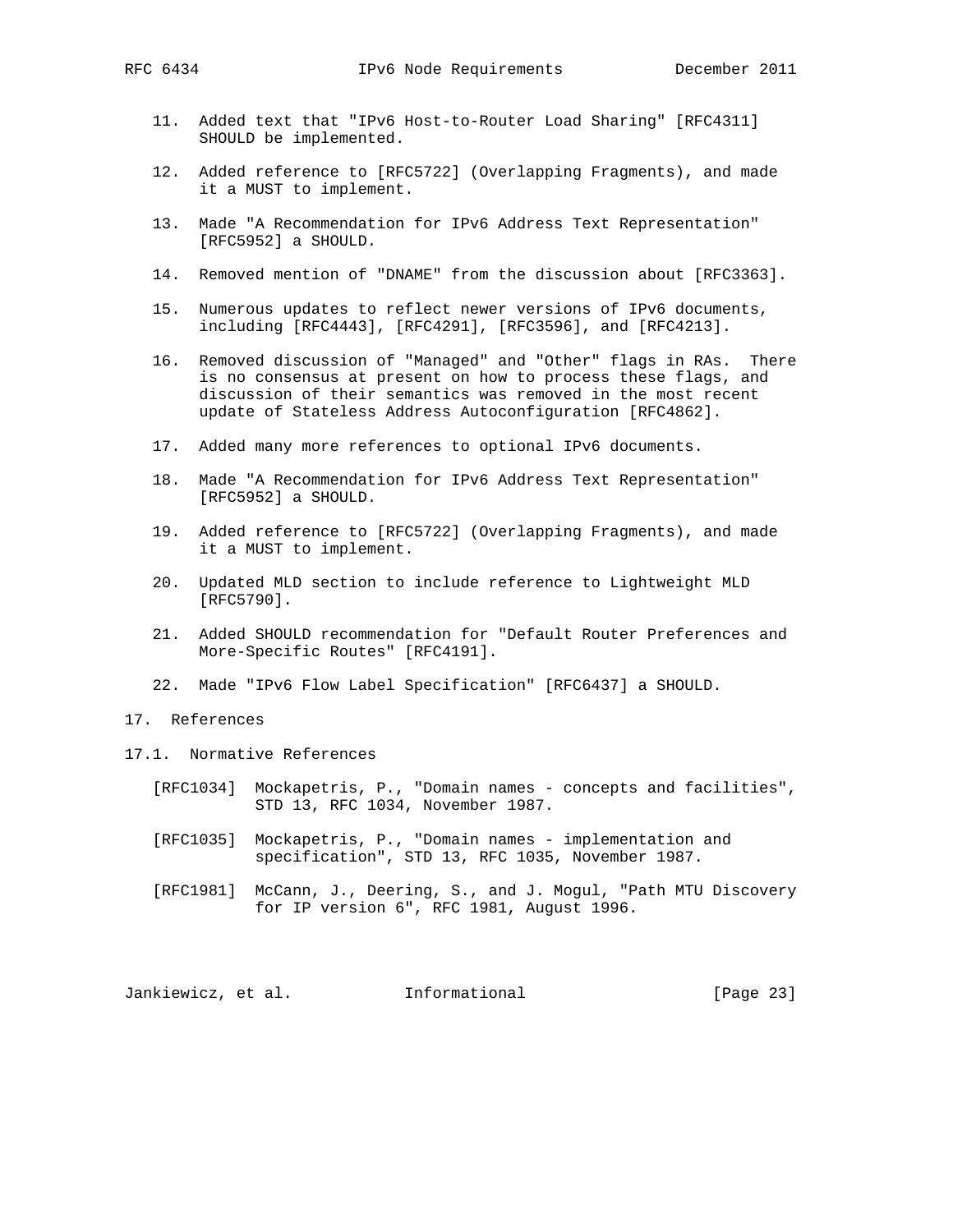- - [RFC2119] Bradner, S., "Key words for use in RFCs to Indicate Requirement Levels", BCP 14, RFC 2119, March 1997.
	- [RFC2460] Deering, S. and R. Hinden, "Internet Protocol, Version 6 (IPv6) Specification", RFC 2460, December 1998.
	- [RFC2671] Vixie, P., "Extension Mechanisms for DNS (EDNS0)", RFC 2671, August 1999.
	- [RFC2710] Deering, S., Fenner, W., and B. Haberman, "Multicast Listener Discovery (MLD) for IPv6", RFC 2710, October 1999.
	- [RFC2711] Partridge, C. and A. Jackson, "IPv6 Router Alert Option", RFC 2711, October 1999.
	- [RFC3315] Droms, R., Bound, J., Volz, B., Lemon, T., Perkins, C., and M. Carney, "Dynamic Host Configuration Protocol for IPv6 (DHCPv6)", RFC 3315, July 2003.
	- [RFC3484] Draves, R., "Default Address Selection for Internet Protocol version 6 (IPv6)", RFC 3484, February 2003.
	- [RFC3590] Haberman, B., "Source Address Selection for the Multicast Listener Discovery (MLD) Protocol", RFC 3590, September 2003.
	- [RFC3596] Thomson, S., Huitema, C., Ksinant, V., and M. Souissi, "DNS Extensions to Support IP Version 6", RFC 3596, October 2003.
	- [RFC3736] Droms, R., "Stateless Dynamic Host Configuration Protocol (DHCP) Service for IPv6", RFC 3736, April 2004.
	- [RFC3810] Vida, R. and L. Costa, "Multicast Listener Discovery Version 2 (MLDv2) for IPv6", RFC 3810, June 2004.
	- [RFC4033] Arends, R., Austein, R., Larson, M., Massey, D., and S. Rose, "DNS Security Introduction and Requirements", RFC 4033, March 2005.
	- [RFC4034] Arends, R., Austein, R., Larson, M., Massey, D., and S. Rose, "Resource Records for the DNS Security Extensions", RFC 4034, March 2005.
	- [RFC4035] Arends, R., Austein, R., Larson, M., Massey, D., and S. Rose, "Protocol Modifications for the DNS Security Extensions", RFC 4035, March 2005.

Jankiewicz, et al. 1nformational [Page 24]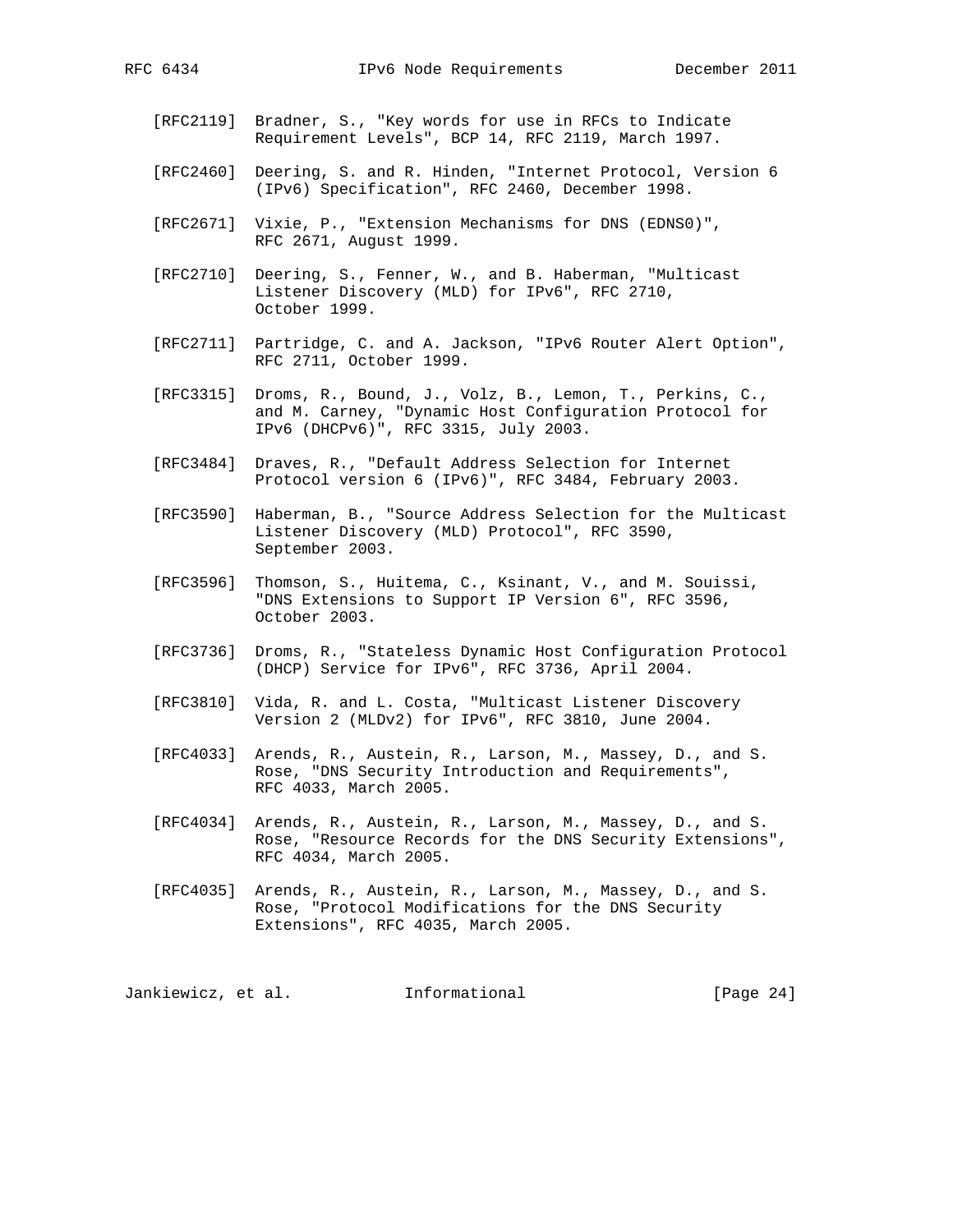- [RFC4213] Nordmark, E. and R. Gilligan, "Basic Transition Mechanisms for IPv6 Hosts and Routers", RFC 4213, October 2005.
- [RFC4291] Hinden, R. and S. Deering, "IP Version 6 Addressing Architecture", RFC 4291, February 2006.
- [RFC4292] Haberman, B., "IP Forwarding Table MIB", RFC 4292, April 2006.
- [RFC4293] Routhier, S., "Management Information Base for the Internet Protocol (IP)", RFC 4293, April 2006.
- [RFC4301] Kent, S. and K. Seo, "Security Architecture for the Internet Protocol", RFC 4301, December 2005.
- [RFC4303] Kent, S., "IP Encapsulating Security Payload (ESP)", RFC 4303, December 2005.
- [RFC4307] Schiller, J., "Cryptographic Algorithms for Use in the Internet Key Exchange Version 2 (IKEv2)", RFC 4307, December 2005.
- [RFC4311] Hinden, R. and D. Thaler, "IPv6 Host-to-Router Load Sharing", RFC 4311, November 2005.
- [RFC4443] Conta, A., Deering, S., and M. Gupta, "Internet Control Message Protocol (ICMPv6) for the Internet Protocol Version 6 (IPv6) Specification", RFC 4443, March 2006.
- [RFC4604] Holbrook, H., Cain, B., and B. Haberman, "Using Internet Group Management Protocol Version 3 (IGMPv3) and Multicast Listener Discovery Protocol Version 2 (MLDv2) for Source- Specific Multicast", RFC 4604, August 2006.
- [RFC4607] Holbrook, H. and B. Cain, "Source-Specific Multicast for IP", RFC 4607, August 2006.
- [RFC4835] Manral, V., "Cryptographic Algorithm Implementation Requirements for Encapsulating Security Payload (ESP) and Authentication Header (AH)", RFC 4835, April 2007.
- [RFC4861] Narten, T., Nordmark, E., Simpson, W., and H. Soliman, "Neighbor Discovery for IP version 6 (IPv6)", RFC 4861, September 2007.
- [RFC4862] Thomson, S., Narten, T., and T. Jinmei, "IPv6 Stateless Address Autoconfiguration", RFC 4862, September 2007.

Jankiewicz, et al. 1nformational [Page 25]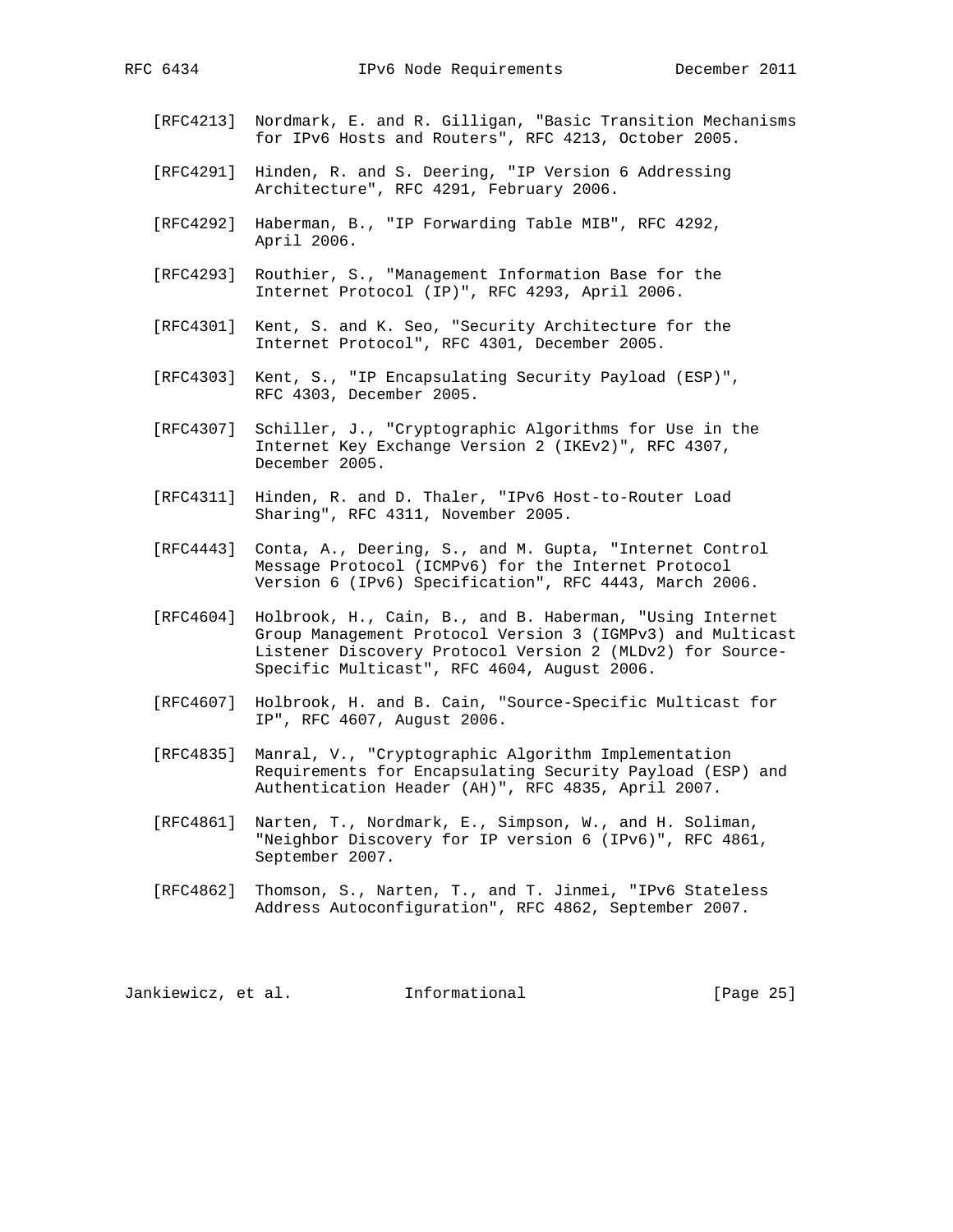- - [RFC4941] Narten, T., Draves, R., and S. Krishnan, "Privacy Extensions for Stateless Address Autoconfiguration in IPv6", RFC 4941, September 2007.
	- [RFC5095] Abley, J., Savola, P., and G. Neville-Neil, "Deprecation of Type 0 Routing Headers in IPv6", RFC 5095, December 2007.
	- [RFC5453] Krishnan, S., "Reserved IPv6 Interface Identifiers", RFC 5453, February 2009.
	- [RFC5722] Krishnan, S., "Handling of Overlapping IPv6 Fragments", RFC 5722, December 2009.
	- [RFC5790] Liu, H., Cao, W., and H. Asaeda, "Lightweight Internet Group Management Protocol Version 3 (IGMPv3) and Multicast Listener Discovery Version 2 (MLDv2) Protocols", RFC 5790, February 2010.
	- [RFC5942] Singh, H., Beebee, W., and E. Nordmark, "IPv6 Subnet Model: The Relationship between Links and Subnet Prefixes", RFC 5942, July 2010.
	- [RFC5952] Kawamura, S. and M. Kawashima, "A Recommendation for IPv6 Address Text Representation", RFC 5952, August 2010.
	- [RFC5996] Kaufman, C., Hoffman, P., Nir, Y., and P. Eronen, "Internet Key Exchange Protocol Version 2 (IKEv2)", RFC 5996, September 2010.
	- [RFC6106] Jeong, J., Park, S., Beloeil, L., and S. Madanapalli, "IPv6 Router Advertisement Options for DNS Configuration", RFC 6106, November 2010.
	- [RFC6204] Singh, H., Beebee, W., Donley, C., Stark, B., and O. Troan, "Basic Requirements for IPv6 Customer Edge Routers", RFC 6204, April 2011.
	- [RFC6437] Amante, S., Carpenter, B., Jiang, S., and J. Rajahalme, "IPv6 Flow Label Specification", RFC 6437, November 2011.

17.2. Informative References

 [DODv6] DISR IPv6 Standards Technical Working Group, "DoD IPv6 Standard Profiles For IPv6 Capable Products Version 5.0", July 2010, <http://jitc.fhu.disa.mil/apl/ipv6/pdf/disr\_ipv6\_50.pdf>.

Jankiewicz, et al. 1nformational [Page 26]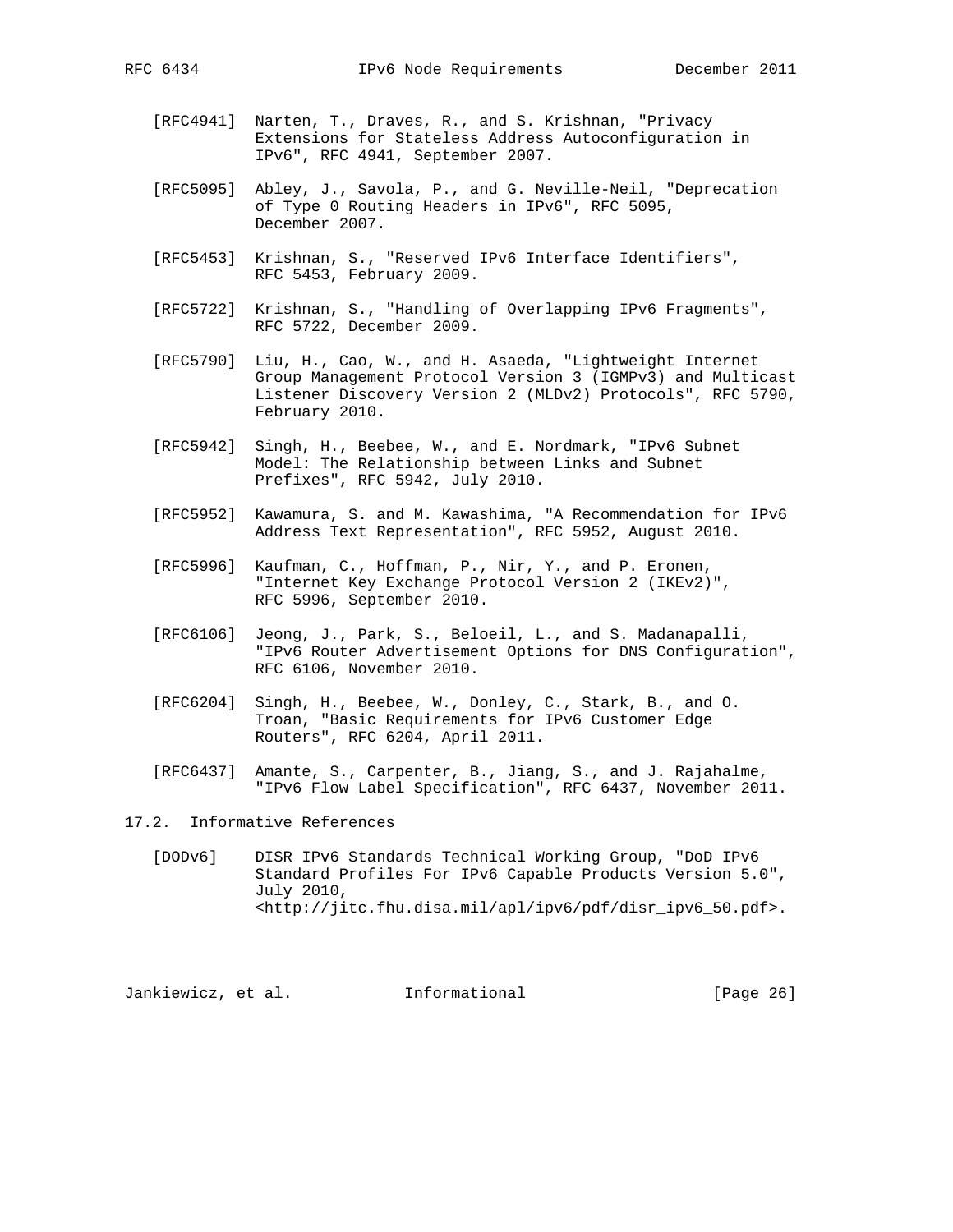- [POSIX] IEEE, "IEEE Std. 1003.1-2008 Standard for Information Technology -- Portable Operating System Interface (POSIX), ISO/IEC 9945:2009", <http://www.ieee.org>.
- [RFC0793] Postel, J., "Transmission Control Protocol", STD 7, RFC 793, September 1981.
- [RFC2205] Braden, B., Zhang, L., Berson, S., Herzog, S., and S. Jamin, "Resource ReSerVation Protocol (RSVP) -- Version 1 Functional Specification", RFC 2205, September 1997.
- [RFC2464] Crawford, M., "Transmission of IPv6 Packets over Ethernet Networks", RFC 2464, December 1998.
- [RFC2491] Armitage, G., Schulter, P., Jork, M., and G. Harter, "IPv6 over Non-Broadcast Multiple Access (NBMA) networks", RFC 2491, January 1999.
- [RFC2492] Armitage, G., Schulter, P., and M. Jork, "IPv6 over ATM Networks", RFC 2492, January 1999.
- [RFC2590] Conta, A., Malis, A., and M. Mueller, "Transmission of IPv6 Packets over Frame Relay Networks Specification", RFC 2590, May 1999.
- [RFC2675] Borman, D., Deering, S., and R. Hinden, "IPv6 Jumbograms", RFC 2675, August 1999.
- [RFC3146] Fujisawa, K. and A. Onoe, "Transmission of IPv6 Packets over IEEE 1394 Networks", RFC 3146, October 2001.
- [RFC3363] Bush, R., Durand, A., Fink, B., Gudmundsson, O., and T. Hain, "Representing Internet Protocol version 6 (IPv6) Addresses in the Domain Name System (DNS)", RFC 3363, August 2002.
- [RFC3493] Gilligan, R., Thomson, S., Bound, J., McCann, J., and W. Stevens, "Basic Socket Interface Extensions for IPv6", RFC 3493, February 2003.
- [RFC3542] Stevens, W., Thomas, M., Nordmark, E., and T. Jinmei, "Advanced Sockets Application Program Interface (API) for IPv6", RFC 3542, May 2003.
- [RFC3678] Thaler, D., Fenner, B., and B. Quinn, "Socket Interface Extensions for Multicast Source Filters", RFC 3678, January 2004.

Jankiewicz, et al. 1nformational [Page 27]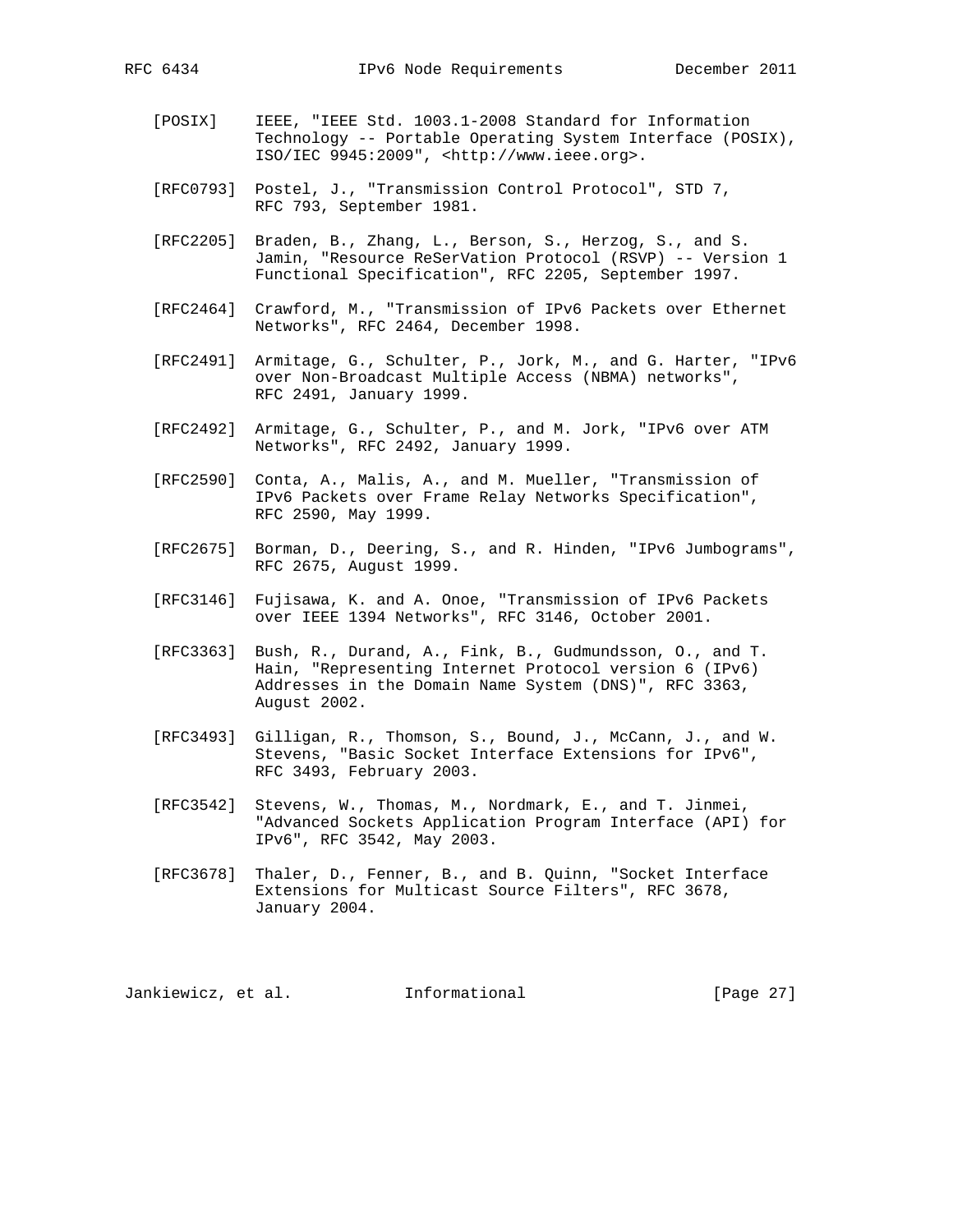- [RFC3776] Arkko, J., Devarapalli, V., and F. Dupont, "Using IPsec to Protect Mobile IPv6 Signaling Between Mobile Nodes and Home Agents", RFC 3776, June 2004.
- [RFC3971] Arkko, J., Kempf, J., Zill, B., and P. Nikander, "SEcure Neighbor Discovery (SEND)", RFC 3971, March 2005.
- [RFC3972] Aura, T., "Cryptographically Generated Addresses (CGA)", RFC 3972, March 2005.
- [RFC4191] Draves, R. and D. Thaler, "Default Router Preferences and More-Specific Routes", RFC 4191, November 2005.
- [RFC4302] Kent, S., "IP Authentication Header", RFC 4302, December 2005.
- [RFC4338] DeSanti, C., Carlson, C., and R. Nixon, "Transmission of IPv6, IPv4, and Address Resolution Protocol (ARP) Packets over Fibre Channel", RFC 4338, January 2006.
- [RFC4380] Huitema, C., "Teredo: Tunneling IPv6 over UDP through Network Address Translations (NATs)", RFC 4380, February 2006.
- [RFC4429] Moore, N., "Optimistic Duplicate Address Detection (DAD) for IPv6", RFC 4429, April 2006.
- [RFC4584] Chakrabarti, S. and E. Nordmark, "Extension to Sockets API for Mobile IPv6", RFC 4584, July 2006.
- [RFC4821] Mathis, M. and J. Heffner, "Packetization Layer Path MTU Discovery", RFC 4821, March 2007.
- [RFC4877] Devarapalli, V. and F. Dupont, "Mobile IPv6 Operation with IKEv2 and the Revised IPsec Architecture", RFC 4877, April 2007.
- [RFC4884] Bonica, R., Gan, D., Tappan, D., and C. Pignataro, "Extended ICMP to Support Multi-Part Messages", RFC 4884, April 2007.
- [RFC4944] Montenegro, G., Kushalnagar, N., Hui, J., and D. Culler, "Transmission of IPv6 Packets over IEEE 802.15.4 Networks", RFC 4944, September 2007.
- [RFC5006] Jeong, J., Park, S., Beloeil, L., and S. Madanapalli, "IPv6 Router Advertisement Option for DNS Configuration", RFC 5006, September 2007.

Jankiewicz, et al. 1nformational 1999 [Page 28]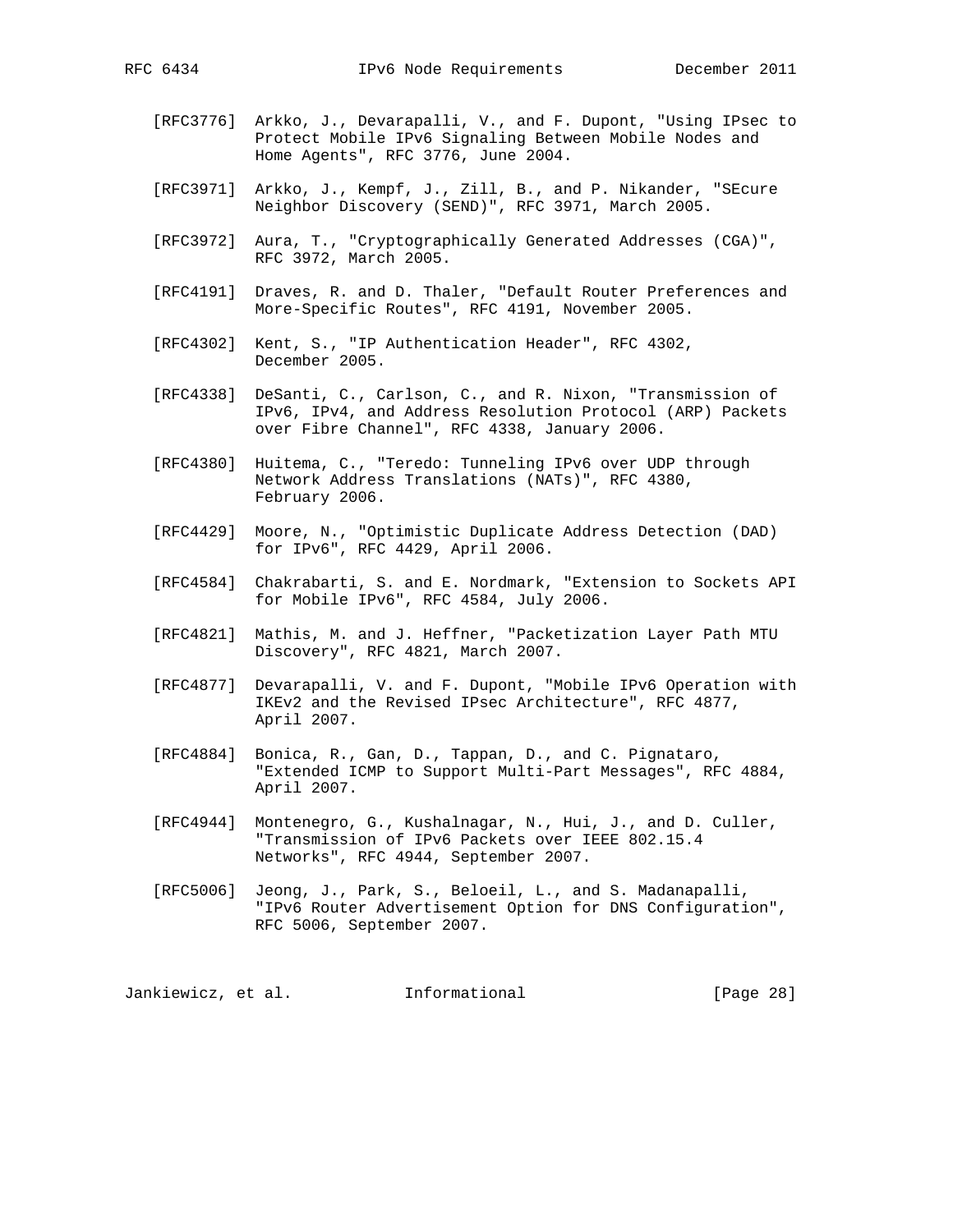- [RFC5014] Nordmark, E., Chakrabarti, S., and J. Laganier, "IPv6 Socket API for Source Address Selection", RFC 5014, September 2007.
- [RFC5072] S.Varada, Haskins, D., and E. Allen, "IP Version 6 over PPP", RFC 5072, September 2007.
- [RFC5121] Patil, B., Xia, F., Sarikaya, B., Choi, JH., and S. Madanapalli, "Transmission of IPv6 via the IPv6 Convergence Sublayer over IEEE 802.16 Networks", RFC 5121, February 2008.
- [RFC5555] Soliman, H., "Mobile IPv6 Support for Dual Stack Hosts and Routers", RFC 5555, June 2009.
- [RFC6275] Perkins, C., Johnson, D., and J. Arkko, "Mobility Support in IPv6", RFC 6275, July 2011.
- [USGv6] National Institute of Standards and Technology, "A Profile for IPv6 in the U.S. Government - Version 1.0", July 2008, <http://www.antd.nist.gov/usgv6/usgv6-v1.pdf>.